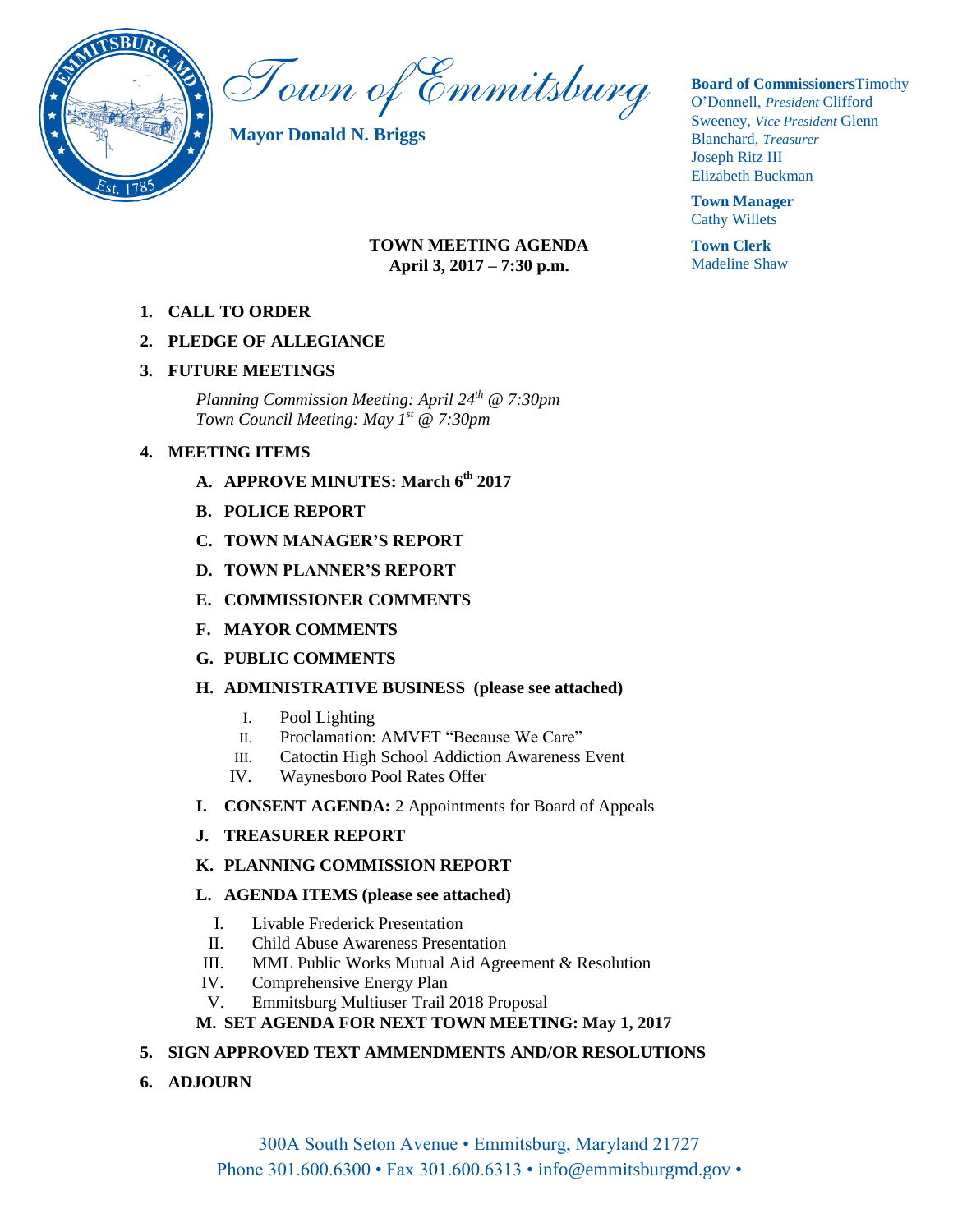#### **A. APPROVE MINUTES: March 6, 2017**

#### **MINUTES TOWN MEETING March 6, 2017 Emmitsburg Town Office**

**Present:** Mayor Donald Briggs; Commissioners: Glenn Blanchard, Elizabeth Buckman, Joseph Ritz III, Clifford Sweeney, and Tim O"Donnell, President.

**Staff Present:** Cathy Willets, Town Manager; Madeline Shaw, Town Clerk; Amy Naill, Code Enforcement Officer; and Sue Cipperly, Town Planner.

#### **I. Call to Order**

Commissioner Timothy O"Donnell, President of the Board of Commissioners, called the March 6, 2017 Town Meeting to order at 7:30 p.m. EST. The Pledge of Allegiance was recited.

#### **Approval of Minutes**

The Minutes of the 02/06/2017 Town Meeting were approved as corrected. Motion by Commissioner Ritz III, second by Commissioner Sweeney. Passed 5-0.

The Minutes of the 02/13/2017 Town Meeting were approved as presented. Motion by Commissioner Sweeney, second by Commissioner Buckman. Passed 4-0. Commissioner Ritz III abstained due to meeting absence.

#### **Police Report:**

Deputy Whitehouse presented the police report from February 2017 (exhibit attached). The PNC Bank robbery is still under investigation. Deputy Whitehouse reminded people of Maryland State Law requiring vehicles to be parked at least 20 feet from a crosswalk. There have been several people parking to close to the crosswalk near St. John"s Church on North Seton Avenue. He suggested painting the curb or putting a sign up. Deputy Whitehouse has also seen several ATVs up near Rainbow Lake and near the Scott Road Farm. He plans to investigate the damage the ATVs might be causing.

#### **Town Managers Report:**

Cathy Willets presented the town manager's report from January 2017 (exhibit attached). Ms. Willets mentioned the community pool will not be opening this summer 2017 due to construction. Rainbow Lake is 0.8 feet below spillway level, but the wells are still 36 feet below the desired level. Staff conducted an overnight leak detection test, which resulted in the finding of several small leaks. The new LG Sonic Algae Control System will be installed April 11th. The town still has a water deficit of 5.59 inches. Ms. Willets recommends the continuance of a voluntary water construction as the National Weather Service has recently reported a drought for the east coast. The plant capacity was exceeded 4 days in January due to heavy rains. Ms. Willets also referenced an MML e-bulletin that discusses a State Highway Revenue Bill and Water Service Shutoff Bill. The Water Service Shutoff Bill would exempt broad groups of individuals from water shutoffs, establish an inflexible process for delinquent account notifications, and implement burdensome reporting requirements. She recommends the Board and Mayor write a letter in response.

#### **Town Planners Report;**

Sue Cipperly presented the town planners report from January 2017 (exhibit attached). The Flat Run Bridge project is underway. Several meetings were attended with the SHA. Ms. Cipperly stated the town is going to be re-applying for the Community Legacy Grants and residents will be notified of the deadline. There are still some funds leftover from Fiscal Year 2016 for reimbursements and the town has more money for Fiscal Year 2017.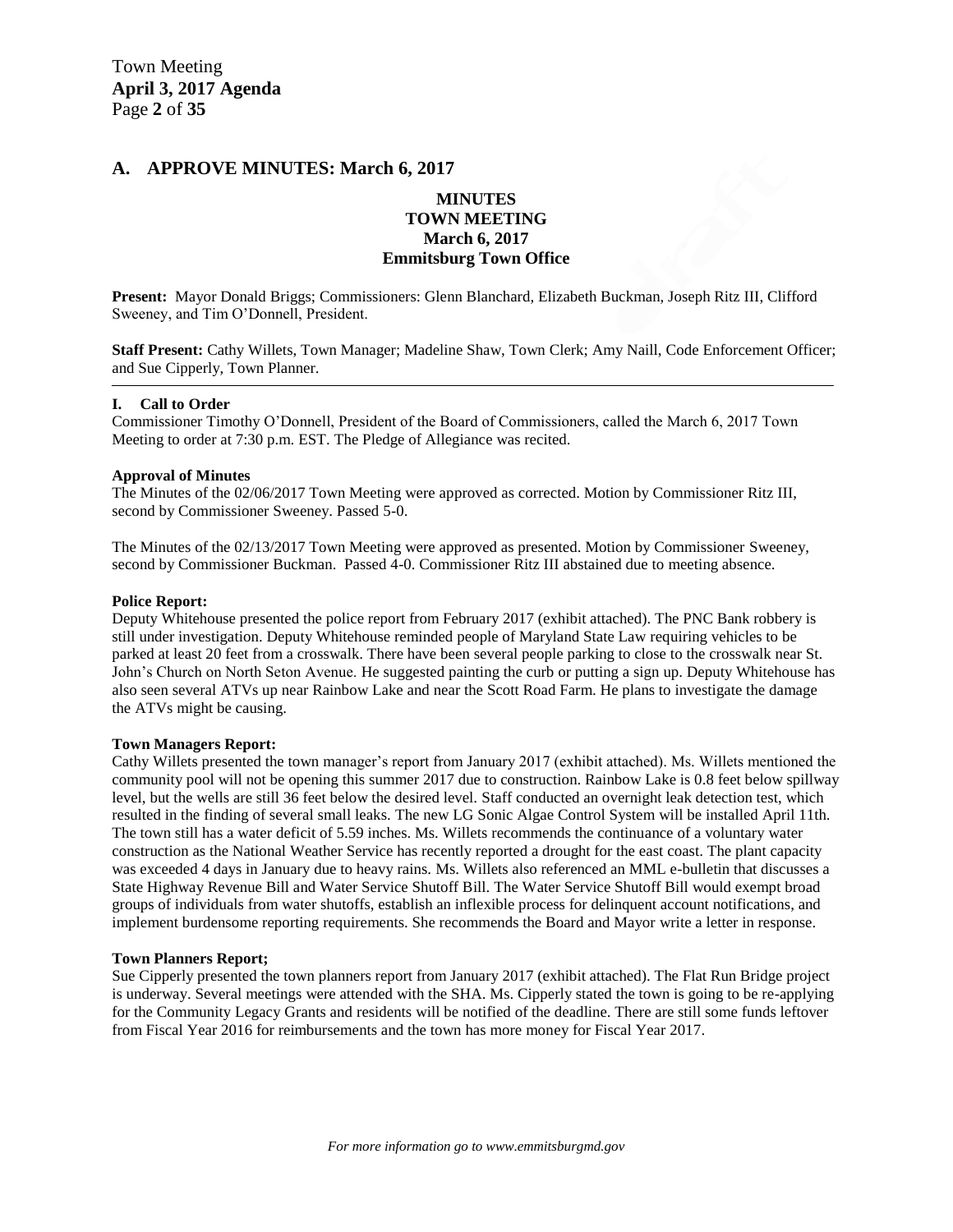Town Meeting **April 3, 2017 Agenda**  Page **3** of **35**

**Commissioner Comments:** Commissioner(s) cited attendances, recognitions, and announcements.

- Commissioner Ritz III: Expressed concern for pet waste near dentist office and car wash. Ms. Willets mentioned a new pet waste station is going to be put in along the E. Lincoln walkway. The Parks and Recreation Committee is looking for bands to play in the summer park series.
- Commissioner Blanchard: Complemented town staff on park conditions/upkeep. Saturday April 8th is the 100th Centennial of WWI. A ceremony will be held at the Doughboy Statue at noon.

X.,

- Commissioner O"Donnell: Attended Citizens Advisory Committee where the pros/cons of the Main Street Maryland program were reviewed and he learned sustainable communities have more access to funds than Main Street Maryland. The Potomac Heritage National Scenic Trail is considering linking the C&O Canal to Gettysburg. The town has been awarded a \$40,000 trail grant. He would like to work with town staff on the hunting season and trail use overlapping and clearly communicating expectations to the public.
- Commissioner Buckman: Mentioned Mount St. Mary"s University and Catoctin High School have a free service group for any elderly, disabled, or single mothers that need help with home projects. Contact Commissioner Buckman if interested in receiving the service.

#### **Mayor's Comments:**

Mayor Briggs attended numerous meetings in February 2017. Mayor Briggs is looking into getting an Emmitsburg Boys and Girls Club. He met with representative of Vigilant Hose. Expressed desire to give the Vigilant Emergency Response team ease of access during the current State High Administration project. The town has an agreement with the Frederick County Department of Solid Waste. The renewal period is approaching. The town can either adopt its own multi-million dollar solid waste plan or stay with Frederick County. Since the pool is closed, there will be 3 pool parties in the park over the summer.

*Note*: Agenda shifted due to the number of residents/ business owners in attendance for the SHA presentation.

#### **II. Agenda Items**

Agenda #1-Update from SHA About the Proposed Urban Reconstruction Project: Joseph Gentile, Design Engineer with the State Highway Administration (SHA), presented the update on the Proposed Urban Reconstruction Project (PowerPoint attached). The project will upgrade the Town Square on MD 140 (Main Street) from Creamery Road to Timbermill Run and on Seton Avenue from Lincoln Avenue to North Avenue. The project features construction of sidewalks, curbs, gutters, decorative crosswalks, landscaping, and intersection resurfacing. Construction is expected to finish by early summer 2018. There will be temporary sidewalk closures, on-street parking restrictions, impacts to driveways, and a two weekend road closures on Main Street. SHA will coordinate with residents and property owners. If there are any questions, contact Joseph Gentile or Sherry Waselchalk, SHA Project Engineer. The SHA website, www.roads.Maryland.gov, also has project details. Closures will occur when schools are on summer break and will most likely start Friday evenings and last over the weekend. The detours will be clearly marked. Commissioner Sweeney expressed desire for closures to occur after July 4th so community heritage day will not be impacted.

#### **Public Comments:**

*John Working, 804 W. Main St.* - would like to know if there will be parking in front of his house and if the large tree in front of 810 W. Main St. will be cut down. Joseph Gentile (SHA) stated there will not be parking on the westbound side (in front of 804 W. Main St.), but there will be parking across the street on the eastbound side. Rich Wilkie, Landscape Architect Team Leader for districts 4, 6, 7, said he recommended the removal of that tree. *Tyler Oyler & Lauren Beacham, 700 W. Main St*. - expressed concern for new town sidewalks in relation to a historical fence they just restored. The fence foundation is attached to the brick sidewalks that will be ripped out. They would like to know who will bear responsibility for damage to fence foundation if it occurs. John Gover (SHA) stated there is a preconstruction survey for home foundations and fence foundations. The damaging of any foundation is the responsibility of the contractors. The contractors will contact residents and take pictures. *Donald Sonn, 2 W. Main St.* - would like to have contractor's schedules for client parking and overflow parking. Ed Poffenberger (SHA) reported SHA is still waiting for contractor schedules, but as soon as it's received residents will be notified. In addition, Sherry Waselchalk will have a field office on Creamery Road for questions. Commissioner O'Donnell inquired about getting a visual graphic to show the location/date of work. Commissioner Sweeney recommended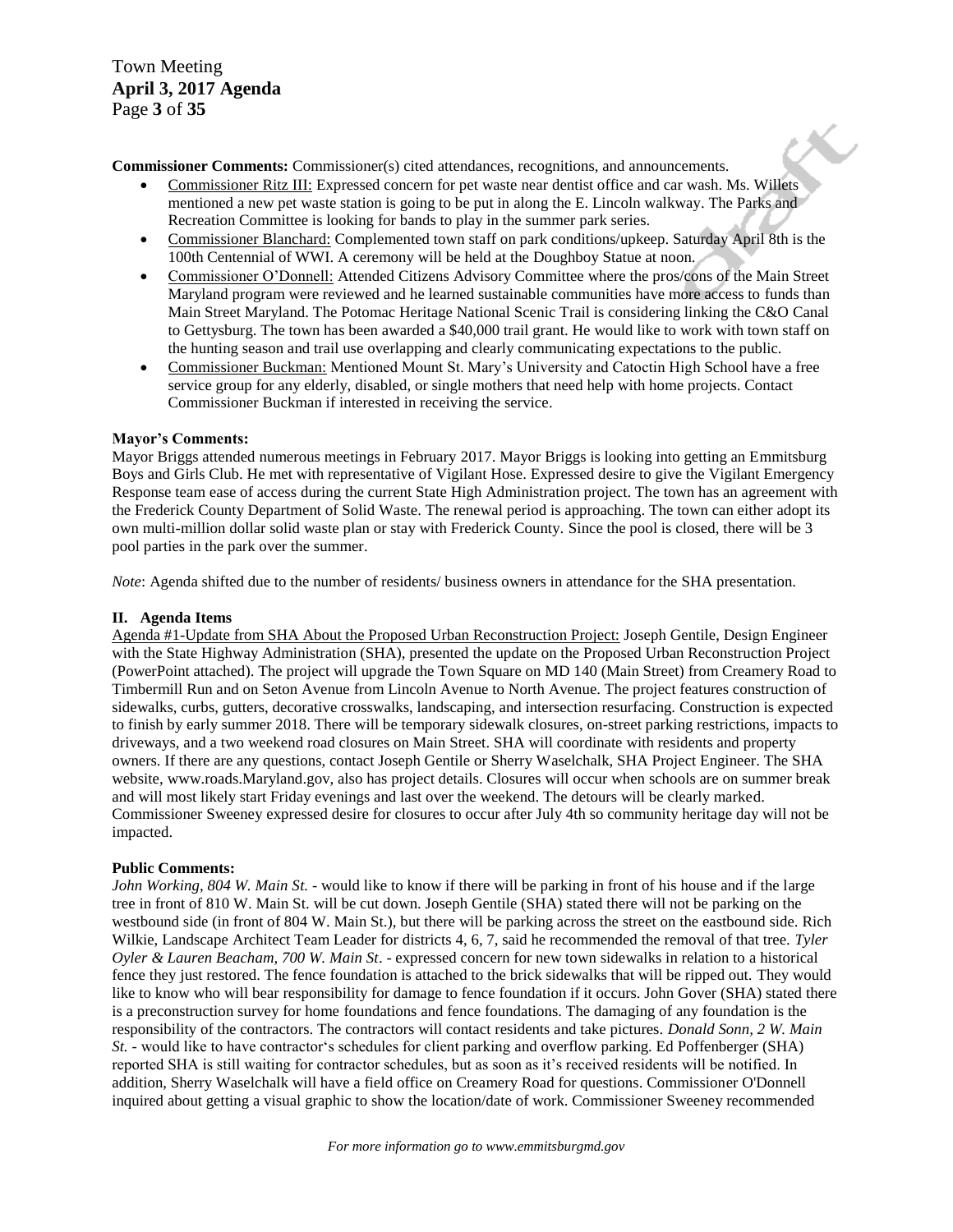Town Meeting **April 3, 2017 Agenda**  Page **4** of **35**

putting the graphic in the old town office window and using the pool parking lot for overflow parking. *Bob Ott, 5 W. Main St.* - would like to know if the businesses will have handicap ramps installed. John Gover (SHA) said if it's an existing handicap entrance it will be maintained; SHA will not install new non-existing ramps. If the business puts a handicap ramp in now, it will be maintained. *Jim Hoover, 706 W. Main St*. - wants to maintain accessibility on property. Joseph Gentile (SHA) stated the curb will be 3 inches high, the sidewalk will be 5 feet wide, there will be no parking in front of property, but the slope will be tied into the accessibility. *June Hardman, 807 W. Main St.* does not understand map/letter she got. Joseph Gentile (SHA) clarified the letter is proposing to build a new sidewalk/curb in front of her property and it should not impact parking. *Dr. Mike Hargadon 7-9 E. Main St.*  concerned about PVC pipes concreted into his basement. If the pipes get damaged during construction, his basement could be flooded. He would also like to know the extent pedestrian traffic will be impacted. John Gover (SHA) mentioned Sherry Waselchalk and the contractor will meet with Dr. Hargadon about the PVC pipes. Ed Poffenberger (SHA) said it should only take about 2-3 days and a schedule will be given. *Donald Sonn, 2 W. Main St.* - wants to know if there will be new parking meters. Ms. Willets stated the town is researching new meters, but the town will probably keep what it has for now. A new meter is about \$15,000. *Harold Craig, 101, 103, 105 W. Main St.* - wants to know what will happen in front of his house. Joseph Gentile (SHA) stated trees will be replaced and a new sidewalk will be put in. Commissioner Buckman expressed desire to have a blue road stripe from the Doughboy Statue to Jubilee to show support for service members (officers, etc.). Sam DeLaurance (SHA) stated SHA is looking into it because there are certain Maryland State Vehicle Laws that establish guidelines for road lines, but he will let the town know if anything changes. Mayor Briggs thanked the SHA and looks forward to having sidewalks connecting the town in spring 2018.

Agenda #2- Human Resource Presentation on Performance Evaluations and Staff Salaries: Presented by Amanda Haddaway, HR Consultant for the Town (PowerPoint attached). Ms. Haddaway stated many organizations are moving away from a numeric performance review system to a goal oriented system because it helps employees grow and understand expectations. Ms. Haddaway is requesting the Boards approval for the new performance evaluation which will replace the form listed in Ordinance 2.50.020. Commissioner O'Donnell expressed concern over the draft performance review question "what were your goals this past year? Did you achieve these goals? If not, why?" Commissioner O'Donnell would like to ensure unobtainable goals that employees have no control over will not cause reprimanding. Ms. Willets stated the proposed form holds both ends accountable. Commissioner O'Donnell would like modification to the "what are your goals?" section.

#### **Motion: Motion to accept the Town Staff Performance Evaluation with modifications as presented.** Motion by Commissioner Ritz III, second by Commissioner Blanchard. **Vote: 4-0 in Favor.** Commissioner Buckman absent.

*Staff Salaries:* Ms. Haddaway stated the compensation matrix is currently 12x12 (144 options), which she believes is too complicated for the current staff size of about 20 employees. Ms. Haddaway would like permission to create a new compensation matrix based on salary benchmarking, determine where employees fall on the new matrix, and develop a new compensation philosophy based on market rates. Commissioner Sweeney stated it would be difficult for the town to compete with other larger municipalities without raising taxes. Ms. Willets stated this process was initiated because the Board had asked for salary chart information during a closed budget meeting. The current problem is once you hit step 12 in the current chart you cannot grow anymore. Commissioner O'Donnell expressed concern with raising salary rates but not increasing responsibilities and the raise of taxes that would coincide. He stated scale switching should only occur if an employee pursues more education or they grow in their responsibilities. The Board would like a modified compensation matrix with larger bands without comparing current salaries to other municipalities.

#### **Administrative Business**

 Update on the Emmitsburg Dog Park: Sue Cipperly, Town Planner, presented the updates on the Emmitsburg Dog Park. Ms. Cipperly stated the town is looking at an 80 x 200 ft. and an 80 x 150 ft. size with a section for large and small dogs. A request for proposal will be completed for brush clearing and construction (i.e. fencing, gravel, etc.). There are POS funds for \$13,000 that will be used for basic construction. There is a brochure the town would like to use for fundraising to purchase dog park amenities. The Mayor is reaching out to businesses for donations. Commissioner O"Donnell complemented Madeline Shaw, Town Clerk, on the brochure design.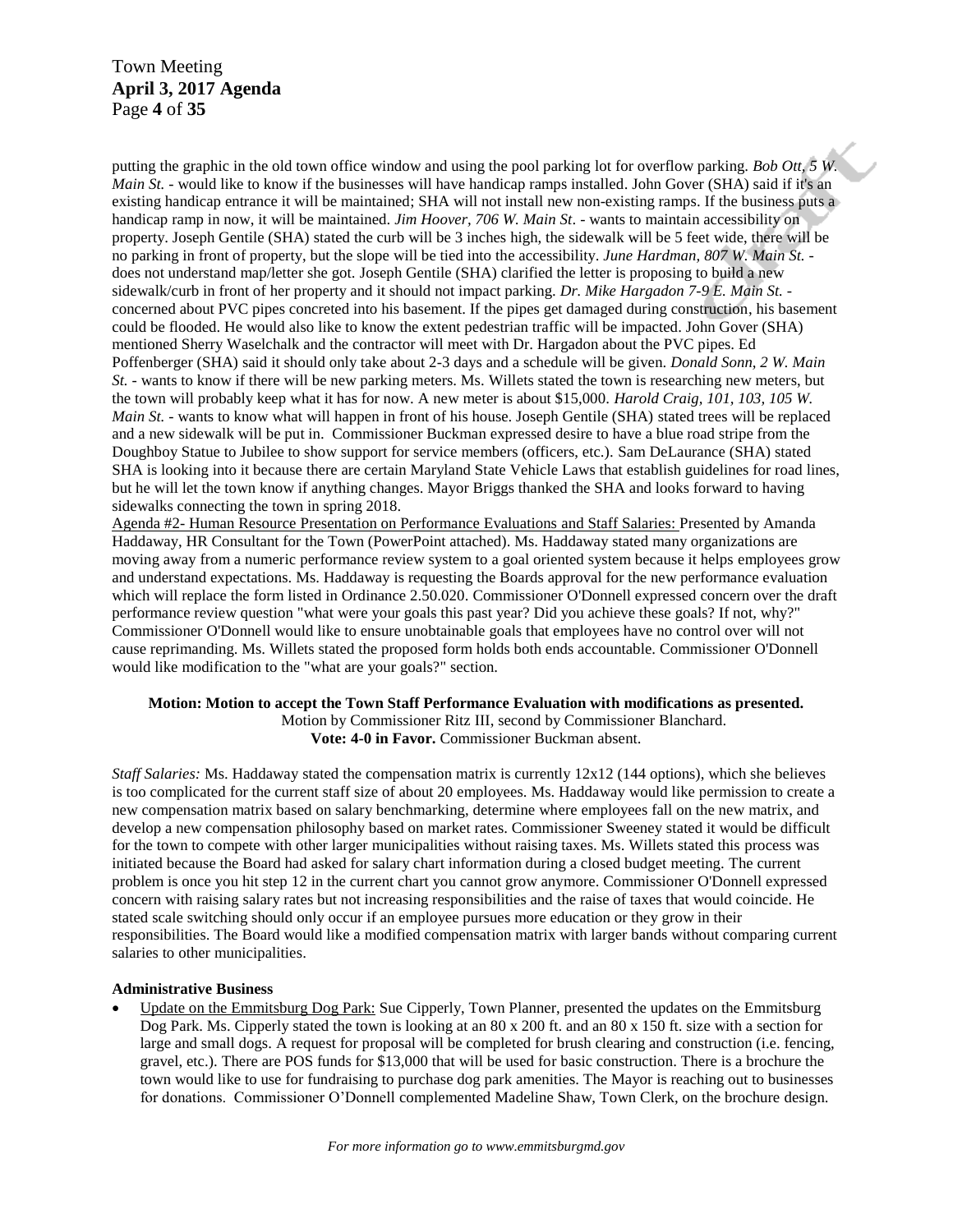Town Meeting **April 3, 2017 Agenda**  Page **5** of **35**

#### **Motion:** To support the Emmitsburg Dog Park Campaign fundraising and social media promotion. Motion by Commissioner Blanchard, second by Commissioner Sweeney. **Vote: 4-0 in Favor.** Commissioner Buckman absent.

- Town Pool Upgrades for Consideration: Cathy Willets, Town Manager, presented the upgrades for consideration. The items she reviewed…
	- o New LED in-pool lighting (8 lights): \$13,200
	- o New diving board with stand and required safety handrails: \$5,250
	- o Closed vortex slide with ladder: \$27,500
	- o Closed vortex slide with steps: \$36,500.

Ms. Willets mentioned only 2 slides were approved by the Health Department. If a new diving/sliding board is added, there will be the additional charge of removing/replacing concrete at \$15 a sq/ft. The Board determined to pursue pool lighting and to pursue a diving board at a later time.

 Proclamation: April as National Child Abuse Prevention Month: Cathy Willets mentioned the Frederick County Child Abuse Advocacy Center would like to make April Child Abuse Prevention Month. The center would plant blue pinwheels in front of the Emmitsburg Community Center and speak at the April 3<sup>rd</sup> Town Meeting.

> **Motion:** To accept the proclamation making April National Child Abuse Prevention Month. Motion by Commissioner Blanchard, second by Commissioner Ritz III. **Vote: 4-0 in Favor**, Commissioner Buckman absent.

#### **Consent Agenda:**

Appointment of Carolyn Miller and Martin Miller to the Parks and Recreation Committee, 03/15/2017 - 03/15/2019. **Vote 4-0 in Favor**, Commissioner Buckman absent.

#### **Treasurer's Report:**

Commissioner Blanchard presented the treasurers report as of February 28, 2017 (exhibit attached). He mentioned Make N' Waves is at the top of the report, but this expense was already known.

#### **Planning Commission Report:**

Sue Cipperly, Town Planner, stated the Seton Center site plan was reviewed and has a few approvals pending, but the project should be fully approved in about a month. Commissioner Sweeney stated the new center will have new parking, new bike racks, will be within the town limits, and the new SHA sidewalks will lead to the building.

#### **II. Agenda Items Continued**

Agenda #3- Revisit Park Pavilion Policy: Ms. Willets stated a new park pavilion policy was approved at the December 6th Town Meeting. The new policy charges residents \$75 (\$25 refundable) and non-residents \$125 (\$25 refunded) for park pavilion use. There were several concerns from non-profits about the fee. The town researched possible options and it appears as if most municipalities waive the fee completely for non-profits. Ms. Willets mentioned there are two options: waive the fee or reduce the charge. Ms. Willets recommends non-profits pay a fee if the event is a fundraiser or an event fee is charged by the nonprofit. Ms. Willets stated a deposit would still be required, and the amount would be refunded if the park is left in good condition.

> **Motion:** To update the policy as presented related to non-profits. Motion by Commissioner Blanchard, second by Commissioner Sweeney. **Vote: 4-0 in Favor,** Commissioner Buckman absent.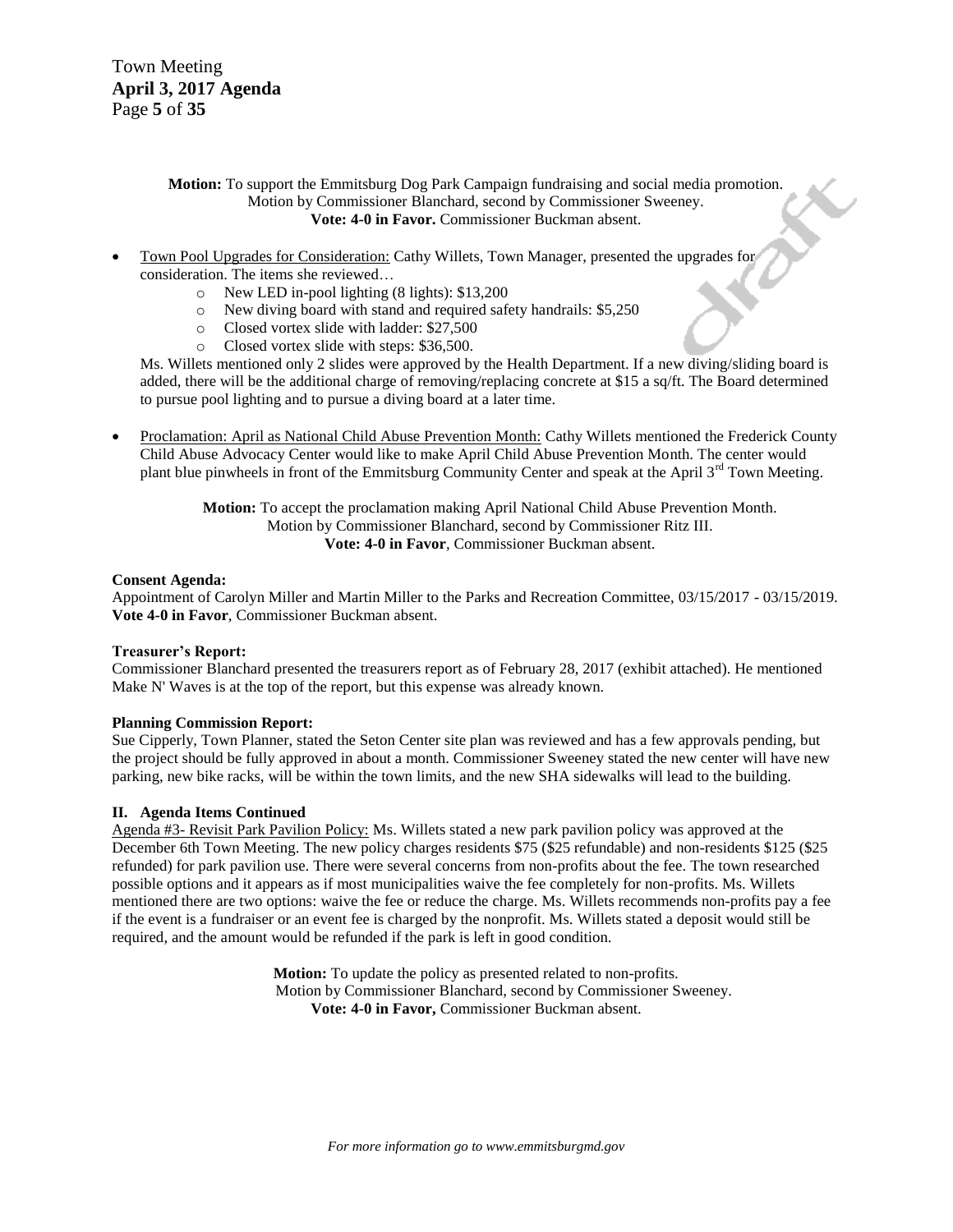Town Meeting **April 3, 2017 Agenda**  Page **6** of **35**

Agenda #4- Emmit Garden Playground Site and Equipment Consideration: Ms. Willets stated the town has a Project Open Space (POS) grant for \$10,000. Commissioner Blanchard recommends placing a small tot lot on a raised area in the northeast section of the proposed site. Commissioner Ritz III expressed concern over a manhole in-between the future water treatment plant and playground area. He also inquired about putting a soccer field in the town, perhaps behind the Emmitsburg Community Center. The area needs to be graded. He would like to see a proposed budget. In regards to the Emmit Garden"s playground, there are no other locations. Commissioner O'Donnell said the priority is the highest ground while observing the nearby road. There is no space for other amenities.

> **Motion:** To proceed with the Emmit Garden"s potential play area as presented. Motion by Commissioner Ritz III, second by Commissioner O'Donnell **Vote: 4-0 in Favor**, Commissioner Buckman absent.

#### **Set Agenda Items for April 3, 2017 Town Meeting**

- 1. Livable Frederick Presentation to Board
- 2. Child Abuse Awareness Presentation by the Child Advocacy Center
- 3. MML Public Works Mutual Aid Agreement & Resolution
- 4. Staff presentation on comprehensive energy plan
- 5. Emmitsburg Multiuser Trail 2018 Proposal
- 6. Administrative business: Pool Lighting
- 7. Administrative business: AMVET "Because We Care" Proclamation

#### **IV SIGN APPROVED TEXT AMENDMENTS AND/OR RESOLUTIONS**

#### **V Adjournment**

With no further business, the March 6, 2017 Town Meeting was adjourned at 10:00 p.m. EST.

Respectfully submitted,

Madeline Shaw Town Clerk

Approved: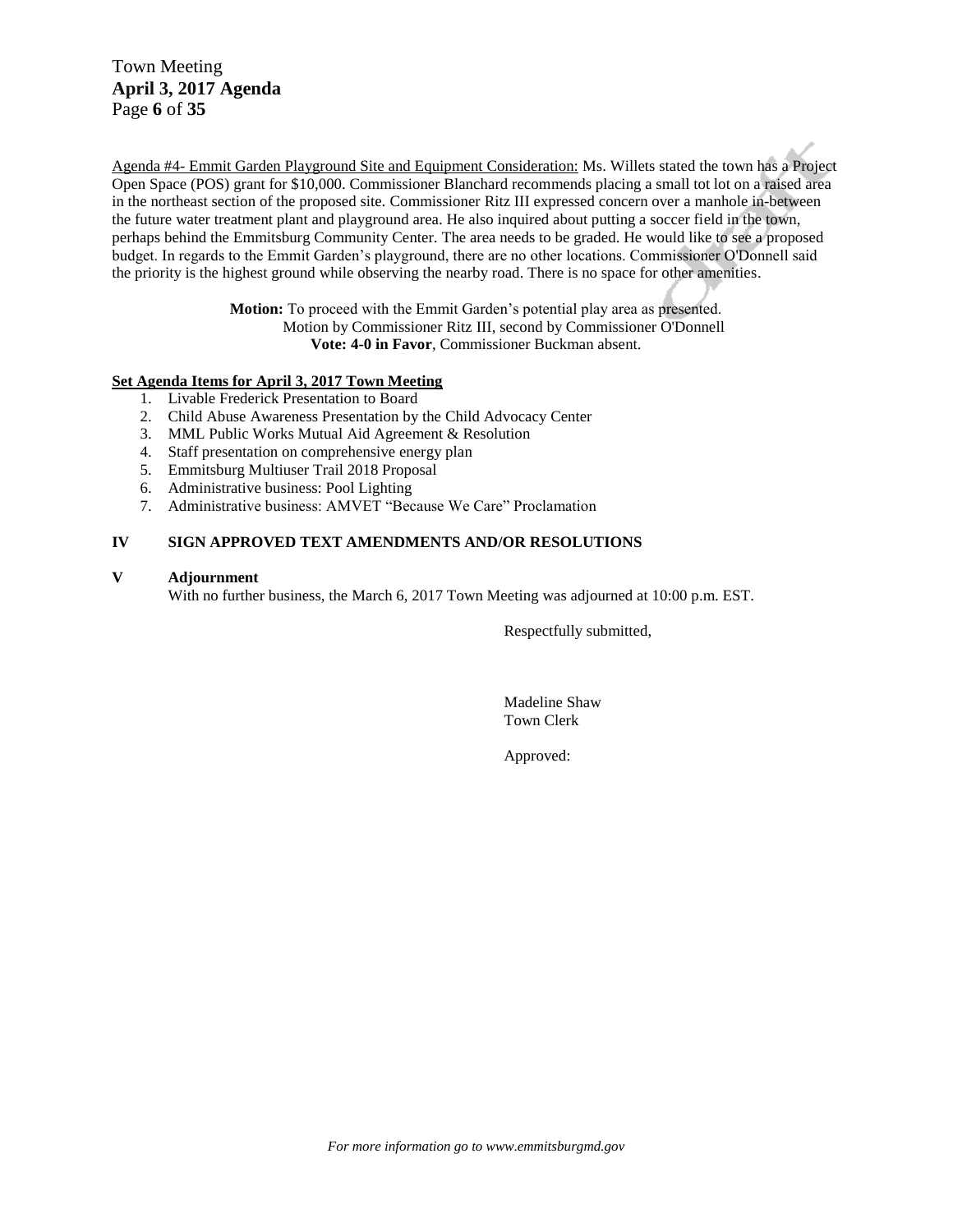Town Meeting **April 3, 2017 Agenda**  Page **7** of **35**

**B. POLICE REPORT:** Presentation by deputies at the meeting.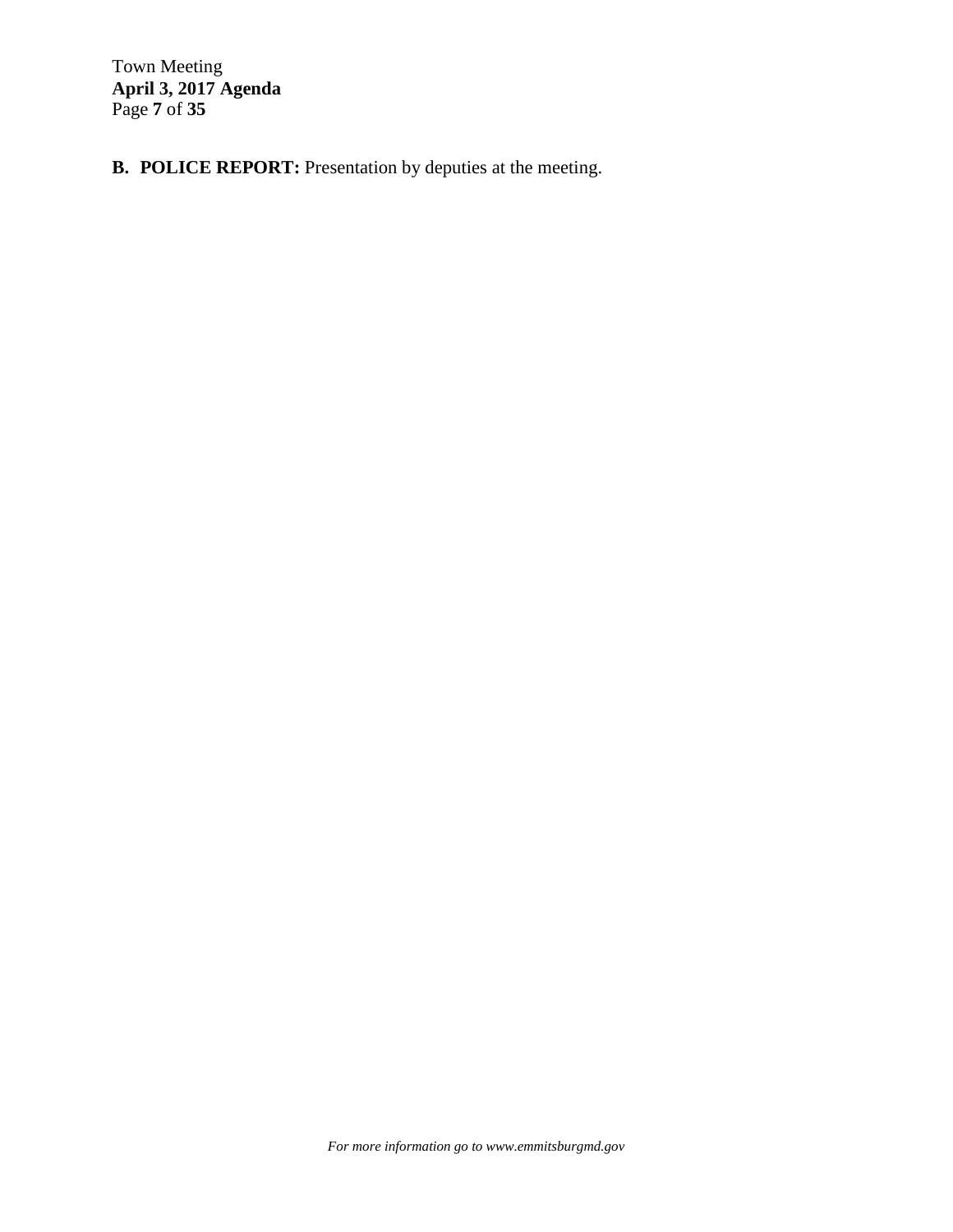#### **C. TOWN MANAGER'S REPORT**

#### **Town Manager's Report February 2017 Prepared by Cathy Willets**

#### Streets:

- Repaired some street lights
- Repaired some street signs & post around Town
- Put hidden driveway sign up on East Lincoln Ave  $\omega$  south St Joseph's lane

#### Parks:

- Contractor replaced the dugout roof's at field  $#3$  in Community Park, & field  $#5$ , & field  $#6$  in Memorial Park
- Contractor replaced a section of fence  $\&$  double gate at field #7 in Memorial Park  $\&$  a couple sections of fence at field #3 in Community Park
- $\bullet$  Dug up water line in front of the Community Park restroom building looking for leak & to locate shut off to the yard hydrant at pavilion. Did not locate leak or shut off.
- Dug up water line to yard hydrant at Community Park pavilion & installed a shut off valve. Backfilled, seeded, & mulched
- Repaired some post & cable in Community Park
- Dug up & repaired PVC pool drain pipe outside of pool fence about 30' down from double gates.
- Put down some millings on Community Park rd from Cedar Ave to the Babe Ruth parking lot at field #3
- Did monthly park maintenance check on equipment, ball fields, pavilions, etc
- Repaired some playground equipment in parks.
- Removed some graffiti from Memorial Park playground equip

#### Water:

- Rainbow Lake is .8 below the spillway level (normal is 16.6 feet).
- The roughing filters are being backwashed two times a day and the DE filters are being done two to three times per week.
- Our wells are now on average 39.25" below their May 2011 levels
- Water production and consumption. We produced an average of 299,888 GPD. We consumed an average of 282,388 GPD.

The difference is "Backwash Water" ... (11.20%).

We purchased 380,150 gallons of water from MSM this month.

- o 41.3% of this water came from wells.
- o 4.3% of this water came from Mt. St. Mary's.
- o 54.6% of this water came from Rainbow Lake.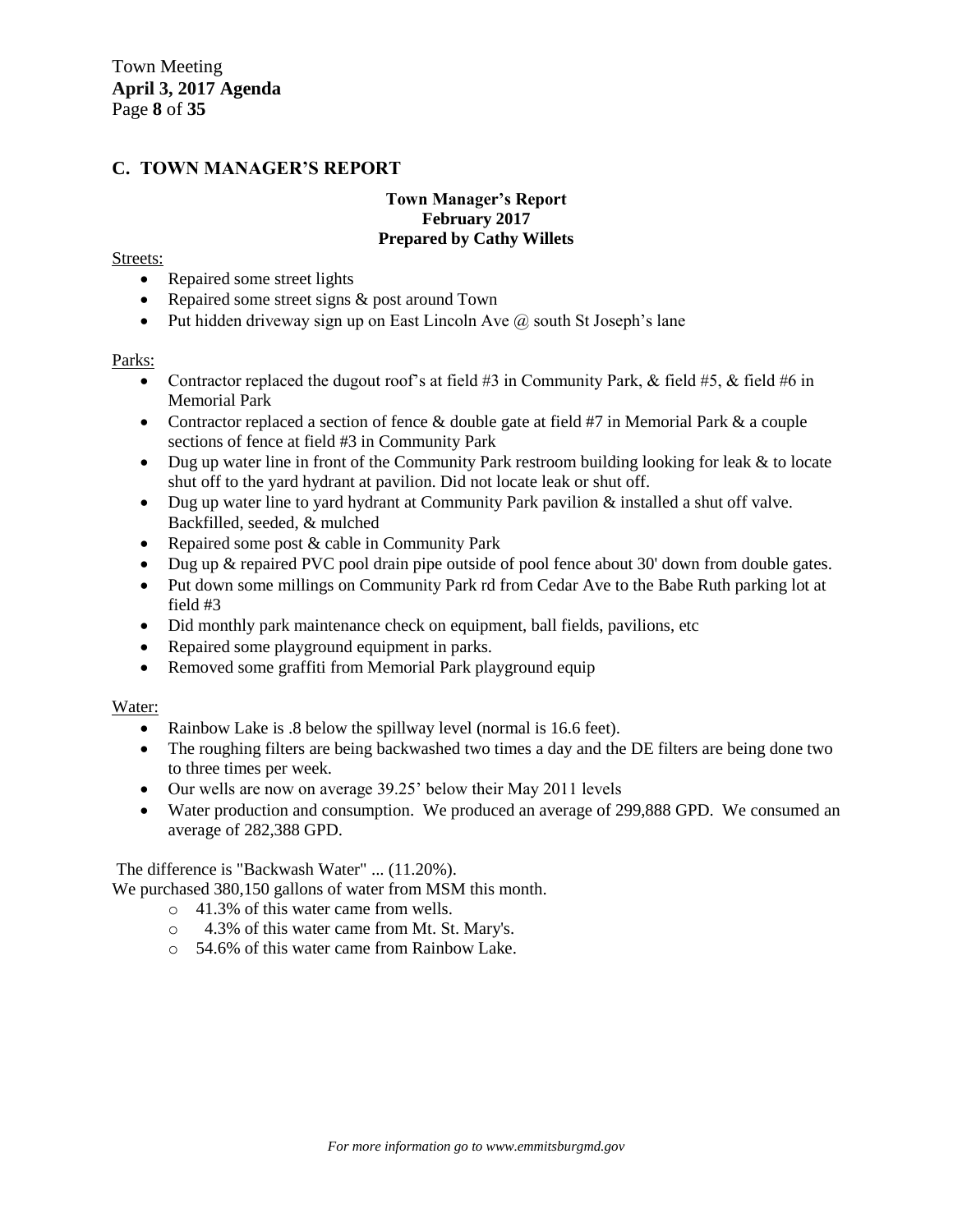Town Meeting **April 3, 2017 Agenda**  Page **9** of **35**

#### Wastewater:

- We received about 1.9" of precipitation this month (the average is 2.72").
	- o We have a precipitation **DEFICIT** of 5.74" over the last six months. The average precipitation for the period from September 1 through February 28 is 20.52". We have received 14.8" for that period.
- Wastewater Treatment:
	- o We treated an average of 473,000 GPD (consumed 282,388 GPD) which means that 40.2% of the wastewater treated this month was "wild water".
	- o We had no spills of untreated sewerage in the month of February.
	- o We did not exceed the plant"s design capacity in the month of February

**Trash:** Trash pickup will remain Mondays for the remainder of the month of April

#### **Meetings Attended:**

- 02/01 Met with Mayor and Cole to review audit presentation
- 02/02 Met with Town Planner on square project update/status
- 02/02 Met with Staff and Leak Detection specialist
- 02/03 Met with Mayor
- 02/06 Attended Town Meeting
- 02/07 Met with Mayor, Town Planner and prospective business owner
- 02/08 Met with United Way
- 02/09 Conducted a Department Head Meeting and Support Staff meeting
- $\bullet$  02/10 Met with the Mayor
- 02/13 Attended Town Meeting
- 02/14 Met with Mayor
- 02/14 Met with representatives from MSM
- 02/15 Attended quarterly budget meeting with staff
- 02/15 Met with Mayor, Town Planner and Town Clerk to review ongoing projects
- 02/17 Met with Town Planner, Mayor and SHA staff about square project
- 02/17 Conference call with Town Accountant and Potomac Edison re solar
- 02/17 Met with Mayor, Town Planner and prospective realtor/owner on new residential construction
- 02/20 Met with Town Planner and GIS company
- 02/20 Met with Town Accountant re solar
- 02/20 Met with staff regarding water and meters
- 02/21 Met with Mayor
- 02/22 Met with Mayor and Town Accountant re quarterly budget update
- 02/23 Met with Mayor, Town Clerk and County representatives about community center usage
- 02/23 Met with Town Accountant and Clerk to begin sustainable energy presentation
- 02/27 Met with Mayor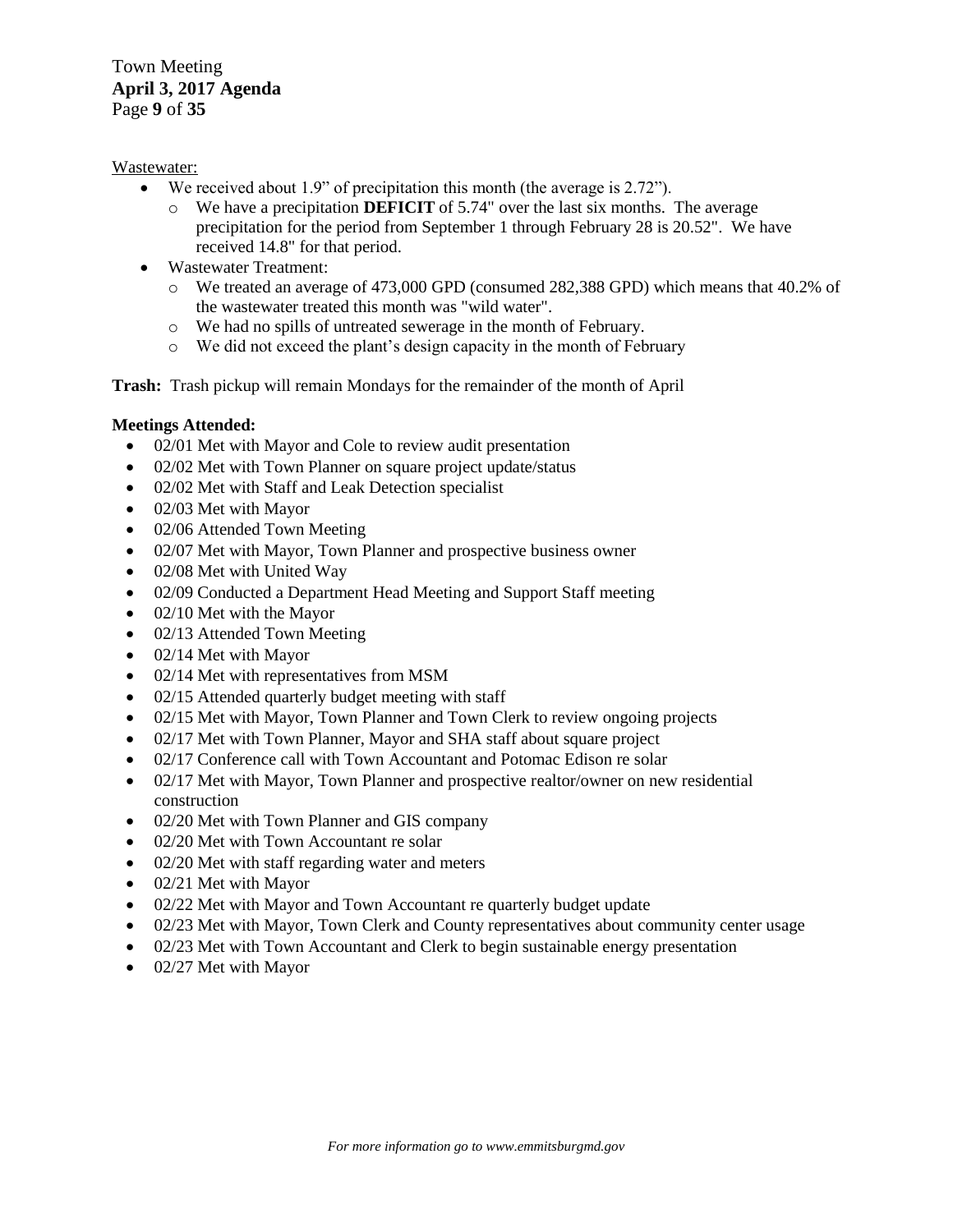Town Meeting **April 3, 2017 Agenda**  Page **10** of **35**

#### **PARKING ENFORCEMENT REPORT February 2017**

**Overtime Parking:** 88 **Restricted Parking Zone:** 3 **Parked in Crosswalk: Parked on Sidewalk:** 1 **Parked Blocking Road: Parked by Fire Hydrant: Parked on Highway: Failure to Park between Lines:** 1 **Other Violation: Left Side Parking:** 2 **Meter Money:** \$978.47 **Parking Permits:** \$230.00 **Meter Bag Rental:** \$12.00 **Parking Ticket Money:** \$725.00 **Funerals: 1**

**Total:** \$ 1,945.47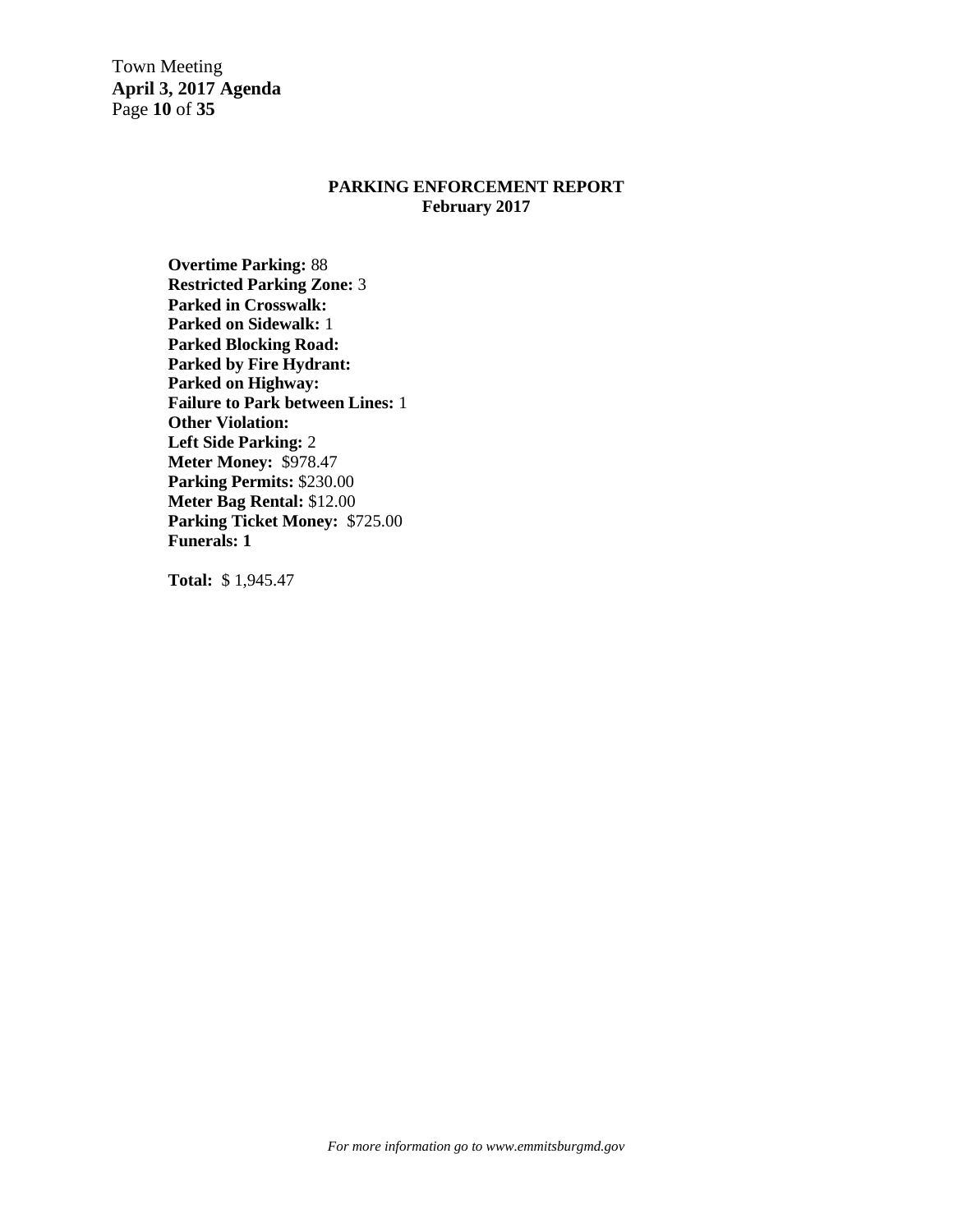Town Meeting **April 3, 2017 Agenda**  Page **11** of **35**

#### **D. TOWN PLANNER'S REPORT**

### **Town Planner's Report February 2017 Prepared by Sue Cipperly**

- 1. Attended Planning Commission Meeting February 27, 2017 Attended project/issues meetings with Mayor Briggs, Cathy Willets, Town Manager, and other staff. Attended Department Head meeting on Feb. 9, 2017.
- 2. Enforcement with Amy Naill:
	- $\triangleright$  Sent letters to property owners where there are abandoned property issues. Real progress has been made regarding this issue, due to persistent follow-up.
- 3. State Highway Administration:
	- Flat Run Bridge
		- $\triangleright$  Continued coordination with State Highway representatives, including notification of any upcoming shoulder closure/flaggers via Ch.99 and website.
	- Square revitalization project
		- Coordinated with SHA and town departments re square elements, financial aspects.
		- Provided oversight for town mailing of notifications to SHA address list for sidewalk work.
		- $\triangleright$  Met with Romano project manager to discuss scheduling items.
- 4. Community Legacy grants:
	- Tracked local project reimbursement requests with DHCD.
	- $\triangleright$  Kept track of progress for existing projects.
	- Provided information to potential grantees. Conferred with one roofing contractor.
	- Reviewed Town/DHCD agreement and returned it after mayor signed it.
- 5. Dog Park Provided information to mayor and manager re costs and fundraising opportunities, then provided info to town clerk for brochure.
- 6. Permits processed permits and/or provided information regarding requirements. U&O issued for Blue Line Construction in Seton Square (new in town).
- 7. Planning Commission meeting Feb. 27. Seton Center site plan given conditional approval. Next meeting is April 24.
- 8. Provided revised job description per request of town clerk.
- 9. Spoke with potential new business owner for Main Street. Spoke with mayor, town manager, realtor and property owner regarding marketing remaining Southgate lots.
- 10. MDOT Bikeways grant Provided grant agreement copies to mayor for signature. Finalized RFP for feasibility study with MDOT and advertized. Submittal date is April 12, 3:30 p.m.
- 11. Met with GIS consultant Advanced Land and Water Inc., Cathy Willets, Dan Fissell, and Jim Click re-status of our GIS system. They will provide proposal for next FY.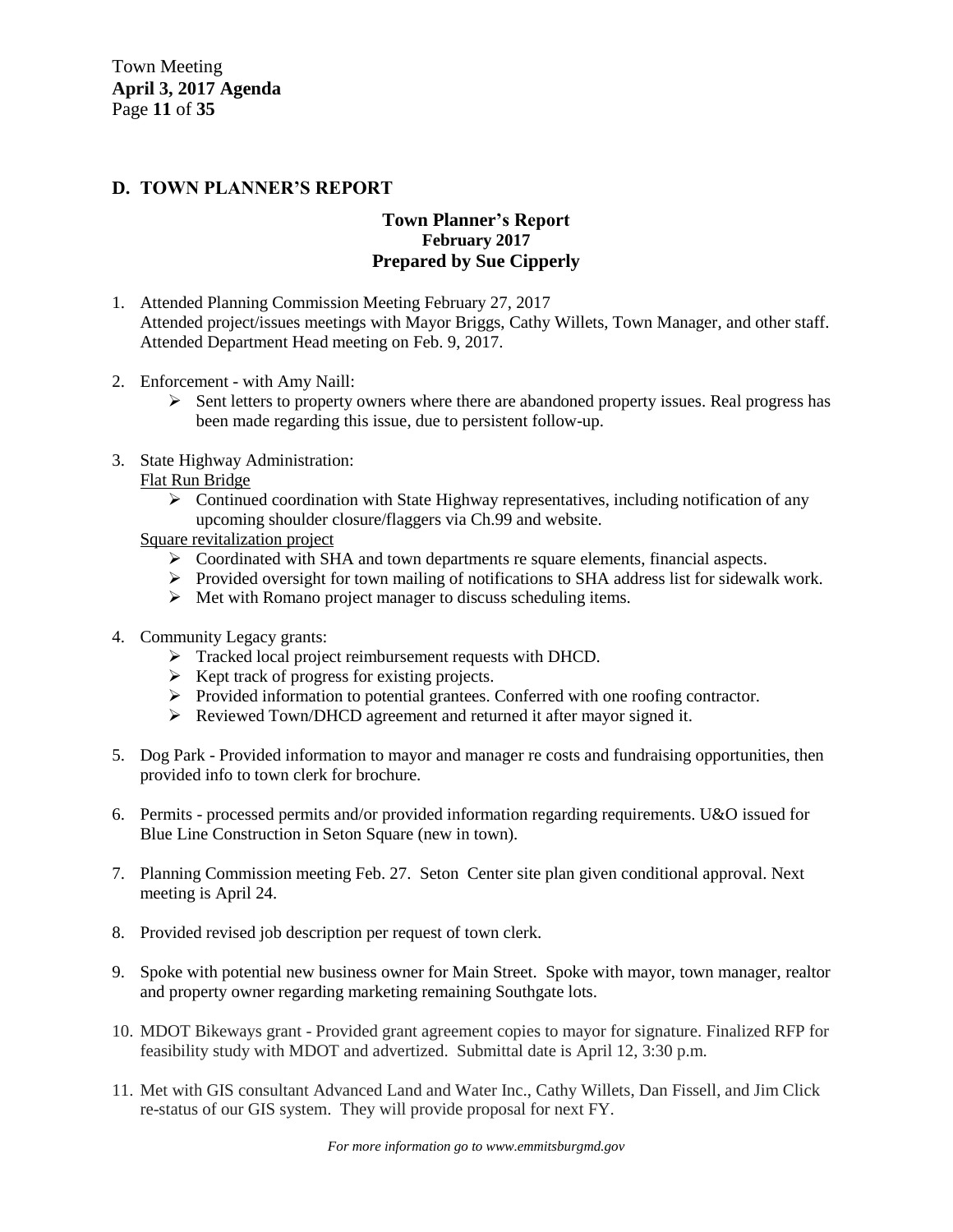Town Meeting **April 3, 2017 Agenda**  Page **12** of **35**

# **E. COMMISSIONER COMMENTS**

**F. MAYOR COMMENTS** 

*For more information go to www.emmitsburgmd.gov*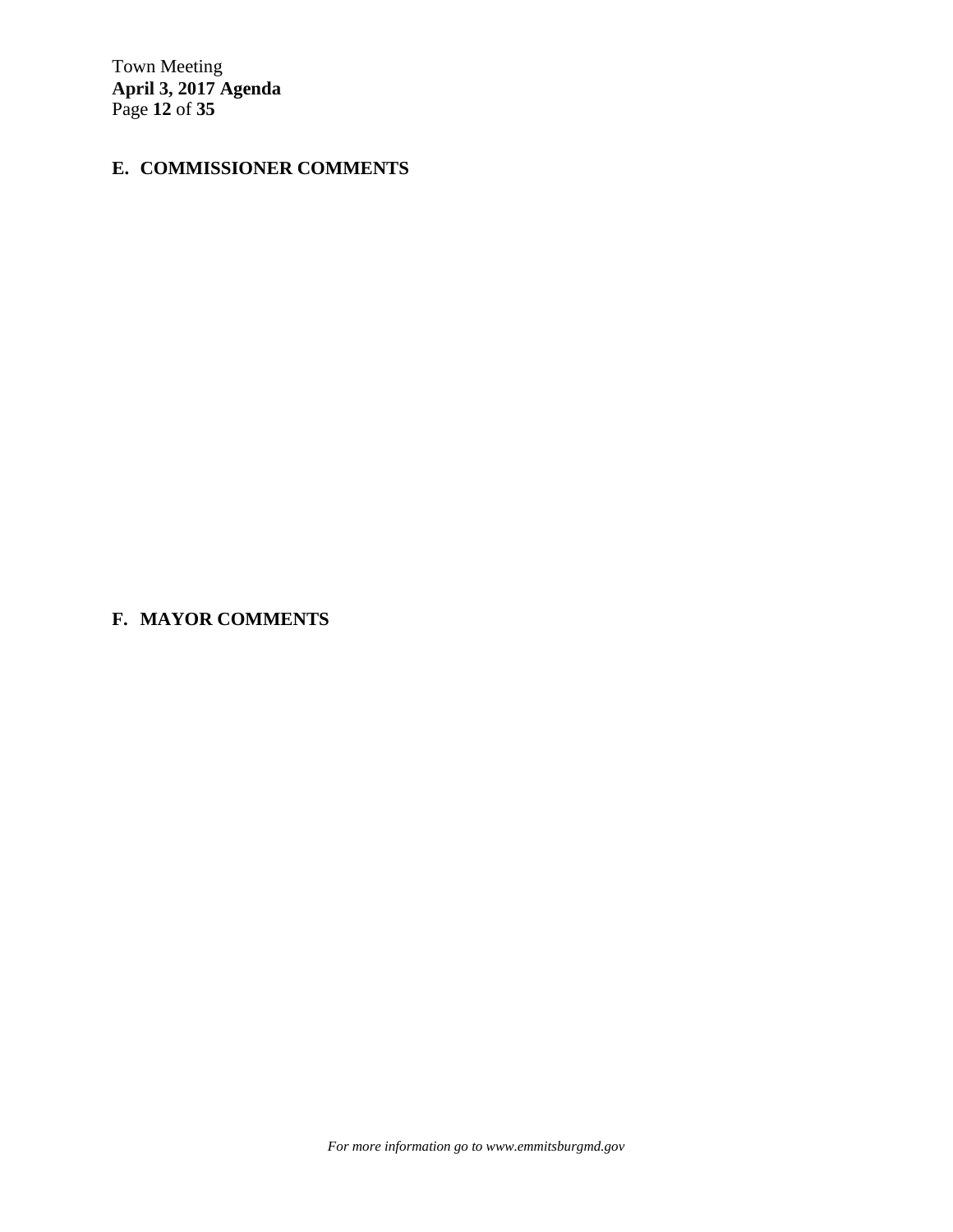Town Meeting **April 3, 2017 Agenda**  Page **13** of **35**

# **G. PUBLIC COMMENTS**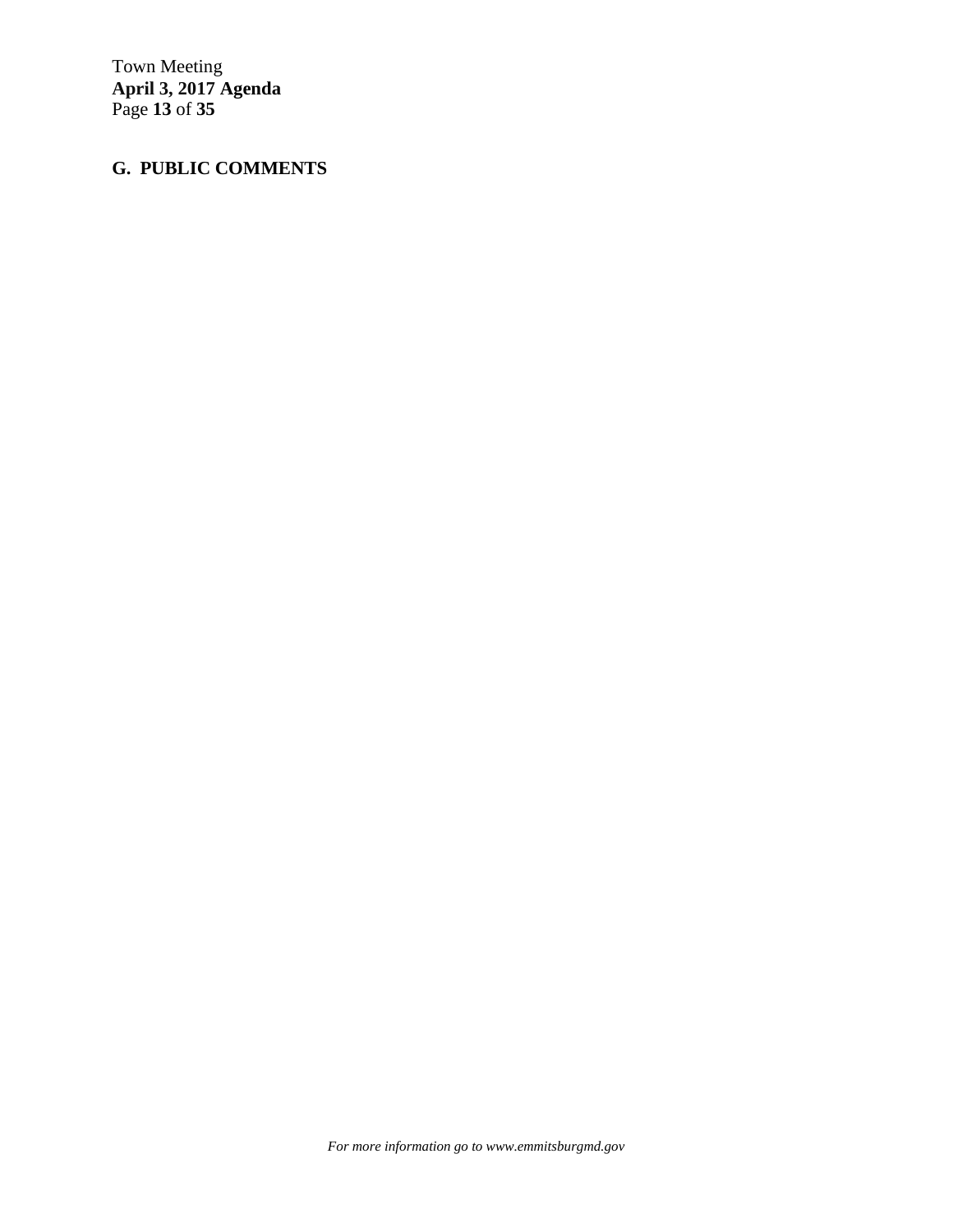Town Meeting **April 3, 2017 Agenda**  Page **14** of **35**

#### **H. ADMINISTRATIVE BUSINESS**

**I. Pool Lighting:** Presentation by town staff.

#### COMAR 10.17.01.32

#### **Illumination of Water, Deck, and Walkway.**

This section states the following: An owner shall ensure that an indoor recreational pool, semipublic pool, or public spa, or one used during nighttime, is provided with:

A. Even illumination of the water, deck, and walkways;

- B. Illumination of the water and deck that is:
	- (1) A combination of underwater lighting and deck lighting so that the:
		- (a) Underwater lighting yields at least 0.5 watt per square foot of water surface area, and
		- (b) Deck lighting yields at least 0.6 watt per square foot of required deck area or at least 15 footcandles; or

(2) Overhead lighting yielding at least 2 watts per square foot of required deck area or at least 20 footcandles of light that is directed onto the deck and the water surface so that the entire pool or spa bottom is clearly visible;

C. Lighting that minimizes reflection from the water surface so that the visibility of the pool or spa bottom is not obscured; and

D. Walkway lighting yielding at least 15 footcandles of light.

#### Price:

**Pentair Intellibrite LED Pool Light-** installation of light and fixture, running electric from pool to the mechanical room. *\*\*Price does not include any electrical adjustments needed in the mechanical room to accommodate the wiring of the new lights. Price is per light needed in the pool.* 

This pool will require approximately (8) lights:  $$1,650$  a light x  $8 = $13,200$ .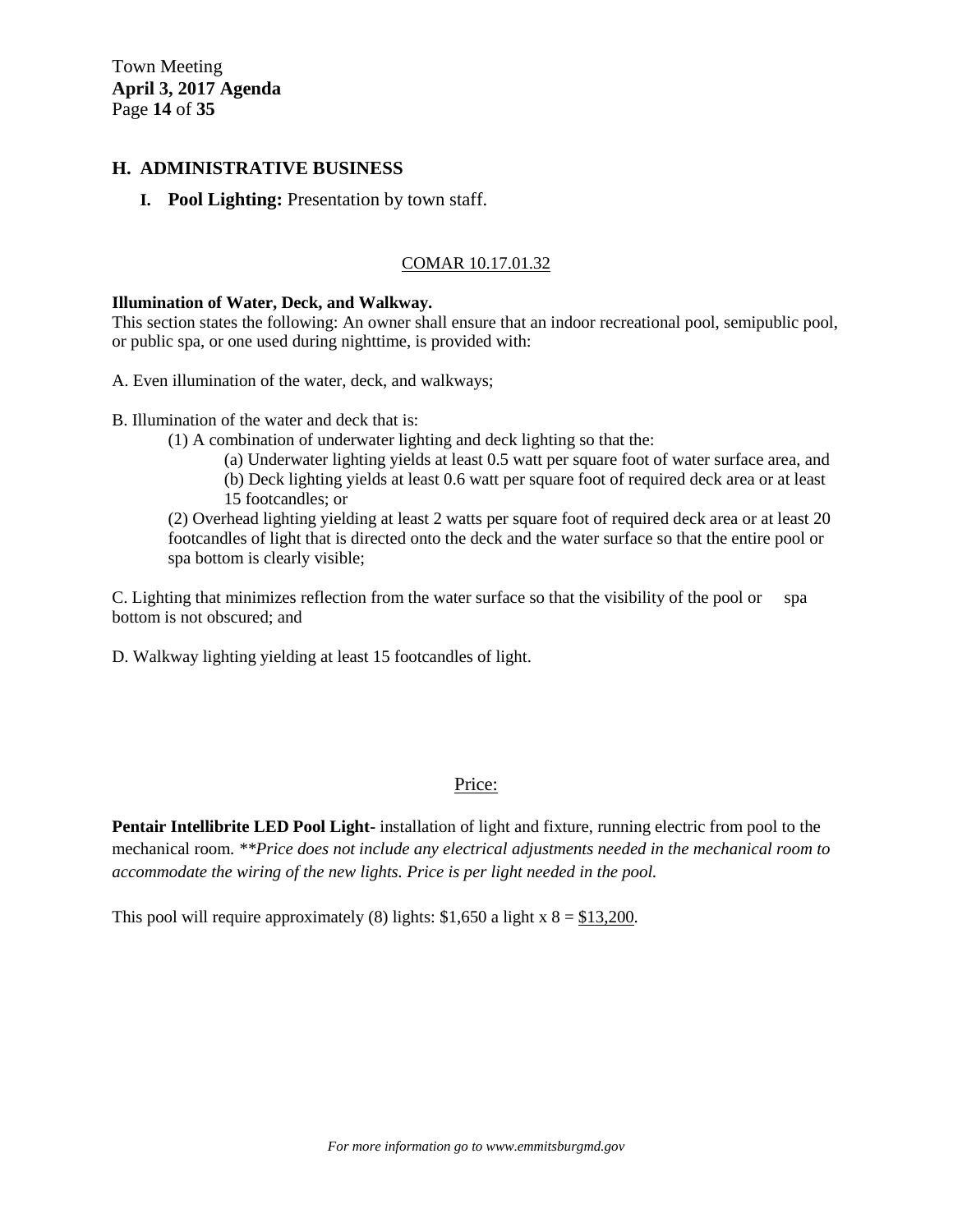Town Meeting **April 3, 2017 Agenda**  Page **15** of **35**

### **ADMINISTRATIVE BUSINESS CONTINUED**

**II. Proclamation: AMVET "Because We Care"**

*Proclamation*

# **Because We Care Day April 5, 2017**

WHEREAS, thousands of veterans of America"s armed forces have served this nation in times of peace and war and, in so doing, have thereby assured the safety and prosperity of all Americans; and

WHEREAS, annually more than a million veterans nationwide enter Department of Veterans Affairs medical facilities for medical care; and

WHEREAS, these hospitalized veterans, who yet bear the physical and emotional scars of war, have most surely earned our gratitude for the many personal sacrifices they have made on our behalf; and

WHEREAS, the veterans organization, which is proudly known to our town as AMVETS, generously contributes time and effort to the welfare of all veterans and urges all Americans to remember these hospitalized men and women on this day and throughout the year; and

WHEREAS, we wish to express our gratitude and sincere appreciation for the sacrifices made by our men and women in uniform,

NOW, THEREFORE, BE IT PROCLAIMED, that the Mayor and Council of the Town of Emmitsburg, Maryland do hereby proclaim Wednesday, April 5, 2017, *Because We Care Day* in the Martinsburg VA Medical Center and do, therefore, call upon all citizens to pay tribute to hospitalized veterans on this day and each day of the year.

ADOPTED this \_\_\_\_\_\_\_ day of \_\_\_\_\_\_\_\_\_\_\_\_\_\_\_\_\_\_\_\_\_, 2017.

\_\_\_\_\_\_\_\_\_\_\_\_\_\_\_\_\_\_\_\_\_\_\_\_\_\_\_\_\_\_ \_\_\_\_\_\_\_\_\_\_\_\_\_\_\_\_\_\_\_\_\_\_\_\_\_\_\_\_\_\_\_\_\_\_

Donald N. Briggs Timothy O'Donnell, President Mayor Board of Commissioners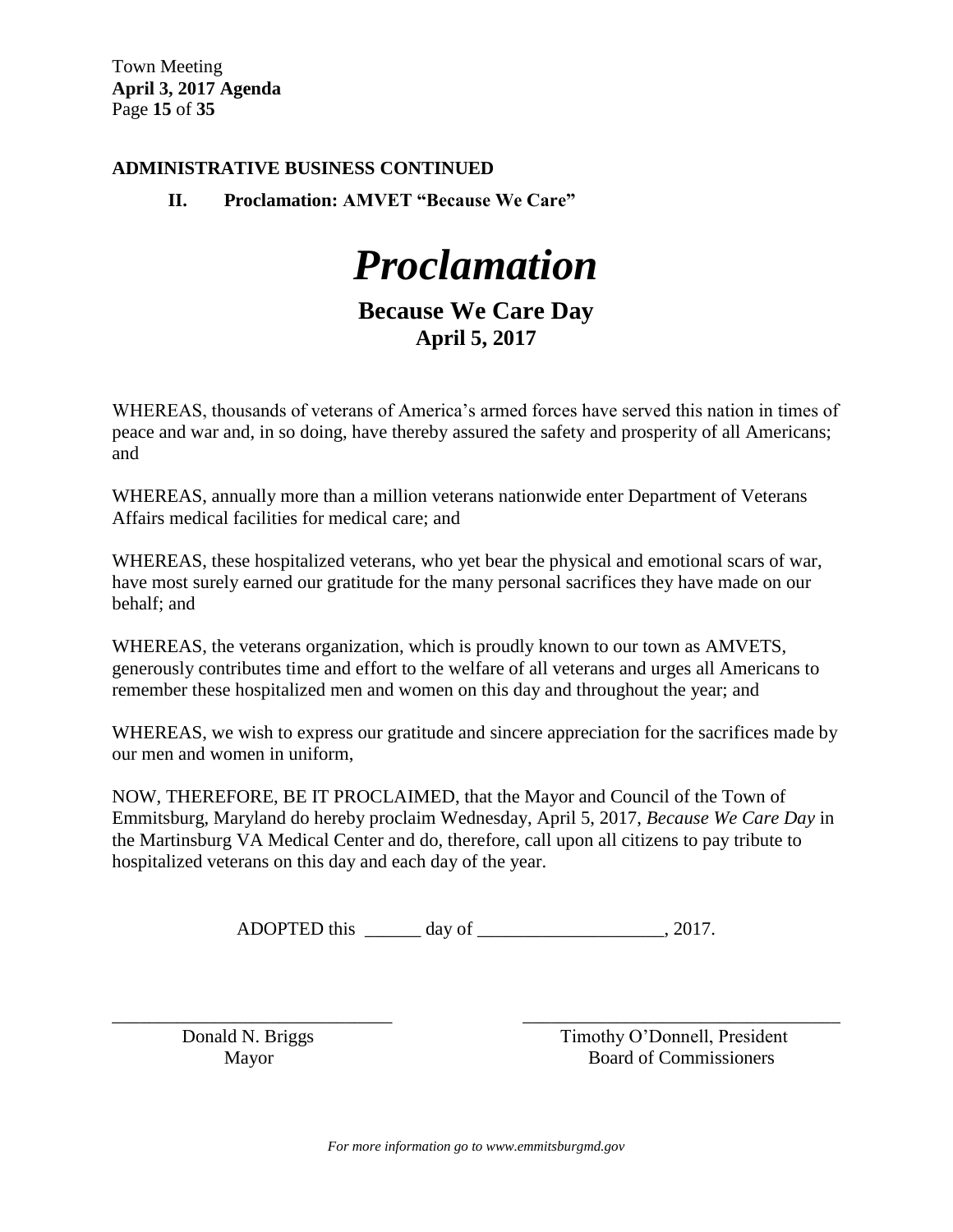## **ADMINISTRATIVE BUSINESS CONTINUED**

### **III. Catoctin High School Addiction Awareness Event:** Presentation by Ed Schildt.

**"***An Introduction to the Enemy***"**

**April 12, 2017 at 7:00 pm Catoctin High School Auditorium**

This performance is not recommended for children under the age of 13. Produced by: Shannon Garrett, LGSW, LCADC Sponsored by: Catoctin PTSA and CHRIS for Family Support in Recovery (Facilitated by Ed and Karen Schildt)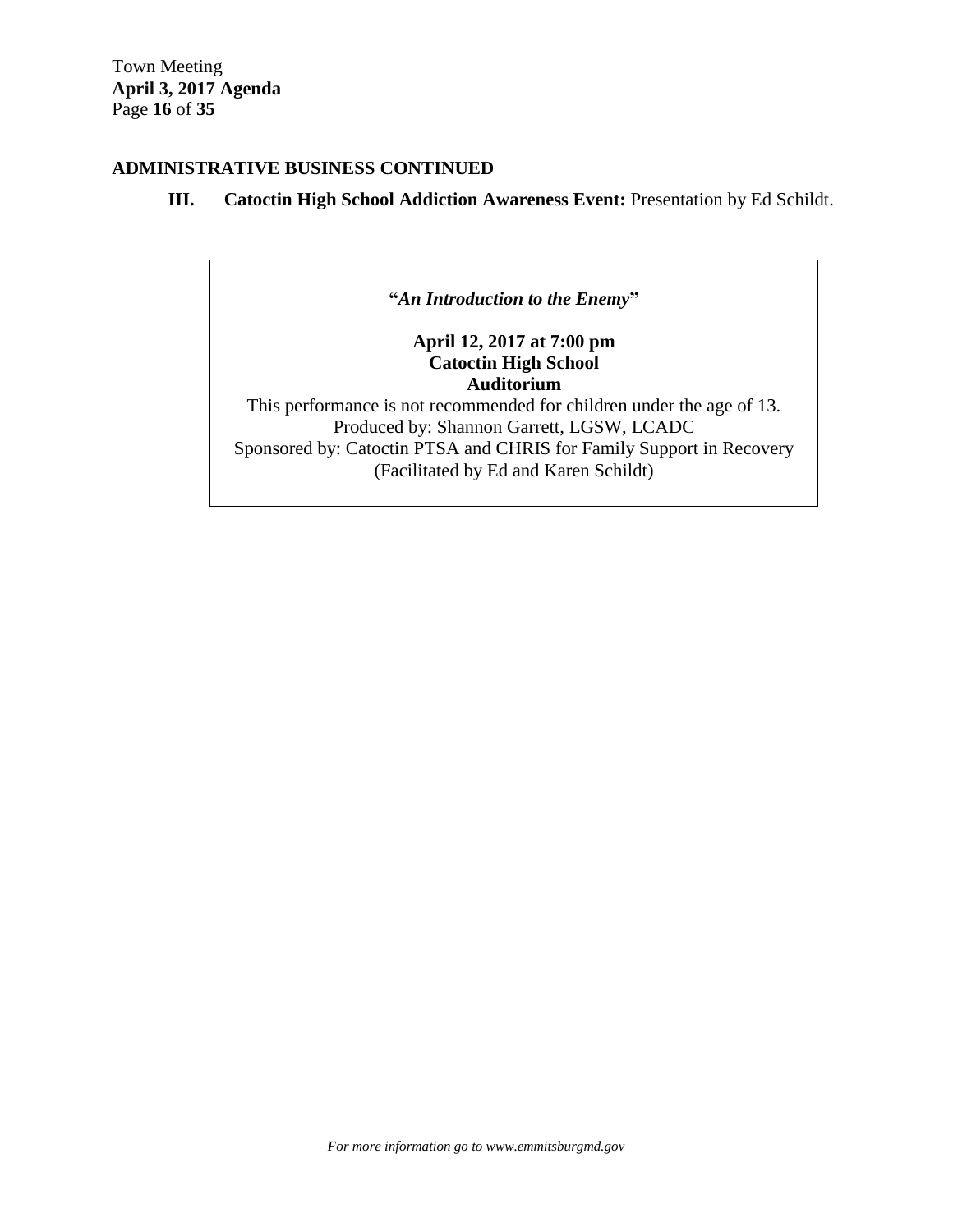Town Meeting **April 3, 2017 Agenda**  Page **17** of **35**

#### **ADMINISTRATIVE BUSINESS CONTINUED**

**IV. Waynesboro Pool Rates Offer:** Presentation by Commissioner Buckman.



The Borough of Waynesboro OFFICE OF BOROUGH MANAGER

55 EAST MAIN STREET, P.O. BOX 310 WAYNESBORO, PENNSYLVANIA 17268 (717) 762-2101 TELEPHONE (717) 762-4707 FAX

www.WAYNESBOROPA.org

March 8, 2017

Town of Emmitsburg ATTN: Elizabeth Buckman, Commissioner 300A S. Seton Avenue Emmitsburg, MD 21727

Dear Commissioner Buckman:

Per our conversation on March 7, 2017 regarding renovations of your town pool, in the spirit of municipal cooperation, I am pleased to offer residents of the Town of Emmitsburg the same rates at Northside Pool as are provided to Waynesboro residents. This will apply to both season memberships and daily admissions for the 2017 season.

If I can ever be of further assistance, please do not hesitate to contact me.

Sincerely,

Jason B. Stains Borough Manager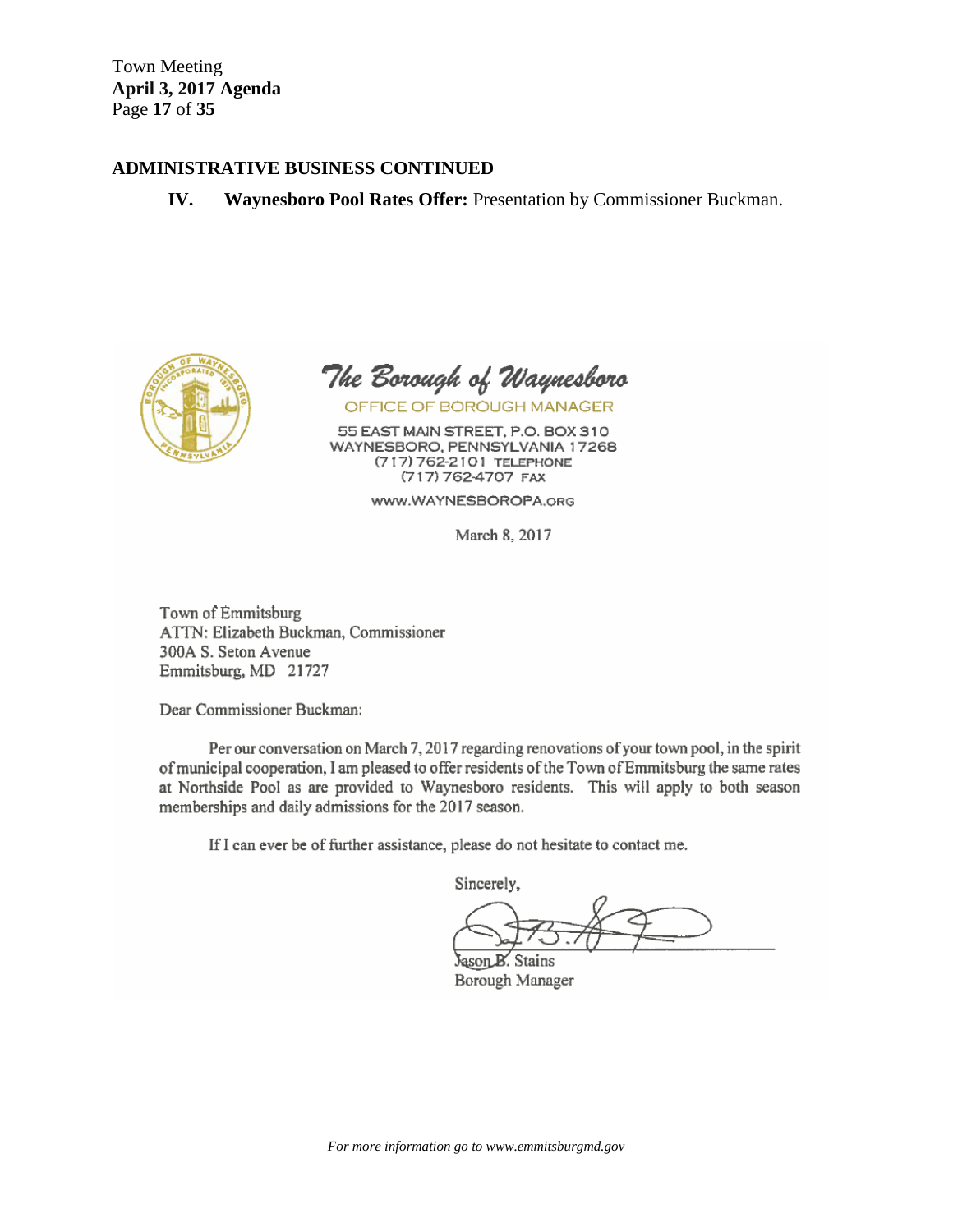Town Meeting **April 3, 2017 Agenda**  Page **18** of **35**

#### **I. CONSENT AGENDA**

# **II. Board of Appeals (3-year term)**

Appointment of Wayne Slaughter to the Board of Appeals Term: 04/15/2017 to 04/15/2020

# **III. Board of Appeals (3-year term)** Appointment of Patrick Joy to the Board of Appeals Term: 04/15/2017 to 04/15/2020

### **J. TREASURER REPORT**

#### **Town of Emmitsburg CASH ACTIVITY as of March 28, 2017**

| \$4,835,116          | Cash Balance March 1, 2017       |  |  |  |
|----------------------|----------------------------------|--|--|--|
| 42,021<br>$-146,063$ | Deposits<br>Withdrawals          |  |  |  |
| \$4,731,074          | <b>Operating Balance Forward</b> |  |  |  |

| <b>Check Amount</b> | <b>Vendor Name</b>                      | <b>Description</b>                 | <b>Check Date</b> | <b>Check Number</b> |
|---------------------|-----------------------------------------|------------------------------------|-------------------|---------------------|
|                     |                                         |                                    |                   |                     |
| \$20,561            | MD Dept of Bud &<br>Mgmt                | Feb 17 Health Insurance            | 03.01.17          | 36829               |
| 20,000              | Make n Waves, Inc.                      | Pool Contract Deposit              | 03.01.17          | 36828               |
| 14,111              | <b>GDF Suez Energy</b><br>Resources     | 500,000 Gas Steel Tank -<br>Annual | 03.08.17          | 36857               |
| 8,853               | <b>UGI Energy Services</b>              | Feb 17 Solar Field #1              | 03.15.17          | 36881               |
| 8,516               | <b>UGI Energy Services</b>              | Feb 17 Solar Field #2              | 03.15.17          | 36881               |
| 5,901               | <b>Republic Services</b>                | Mar 17 Refuse Services             | 03.15.17          | 36862               |
| 5,405               | <b>Team Service Corp</b>                | 100 HP Benshaw VFD<br>Repair       | 03.22.17          | 36900               |
| 4,892               | <b>UGI Energy Services</b>              | Jan 17 Solar Field #1              | 03.15.17          | 36881               |
| 4,262               | Capital Tristate                        | Poles - Fixtures                   | 03.01.17          | 36817               |
| 3,608               | <b>Frederick County</b><br><b>DUSWM</b> | Feb 17 Tipping Fees                | 03.08.17          | 36842               |

*Ck dates 03.01.17 to 03.28.17*

*For more information go to www.emmitsburgmd.gov*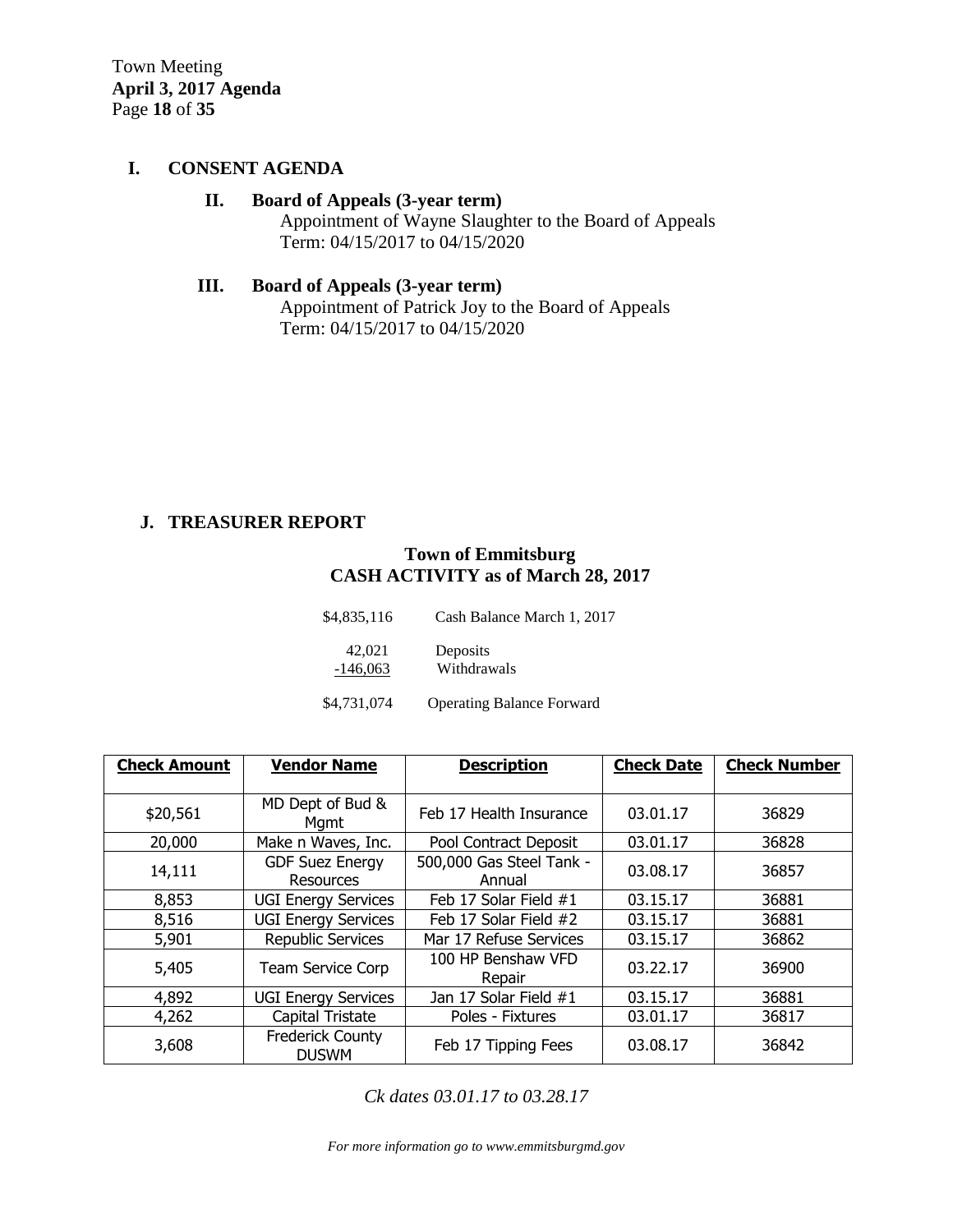**K. PLANNING COMMISSION REPORT:** Presentation at the meeting.

# **L. AGENDA ITEMS:**

**I. Livable Frederick Presentation**: Presentation at meeting by Mike Paone.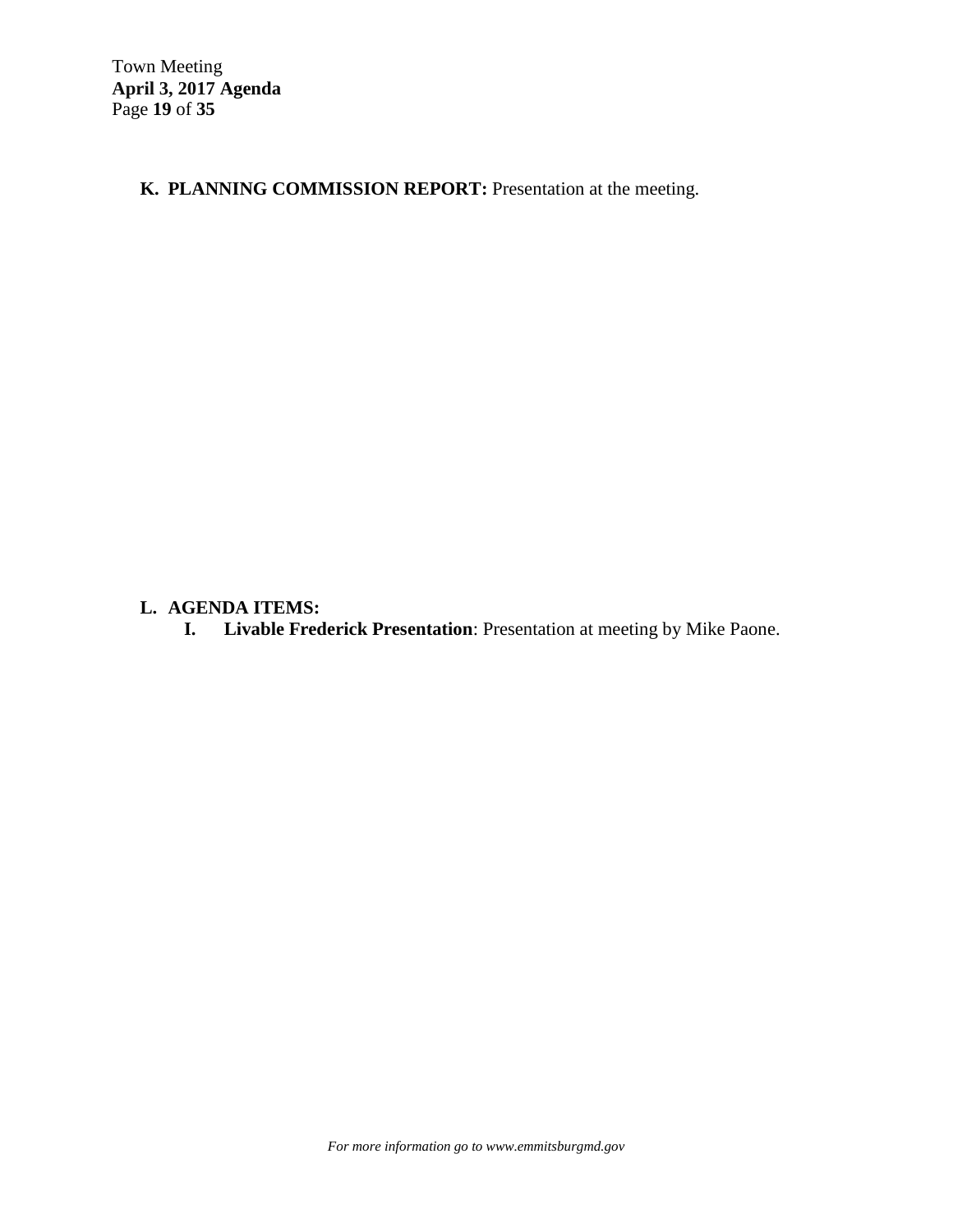Town Meeting **April 3, 2017 Agenda**  Page **20** of **35**

# **AGENDA ITEMS CONTINUED:**

**II. Child Advocacy Center of Frederick County:** Presentation at meeting by Lynn Davis, Director, and Kristen Dunn, Forensic Interviewer.

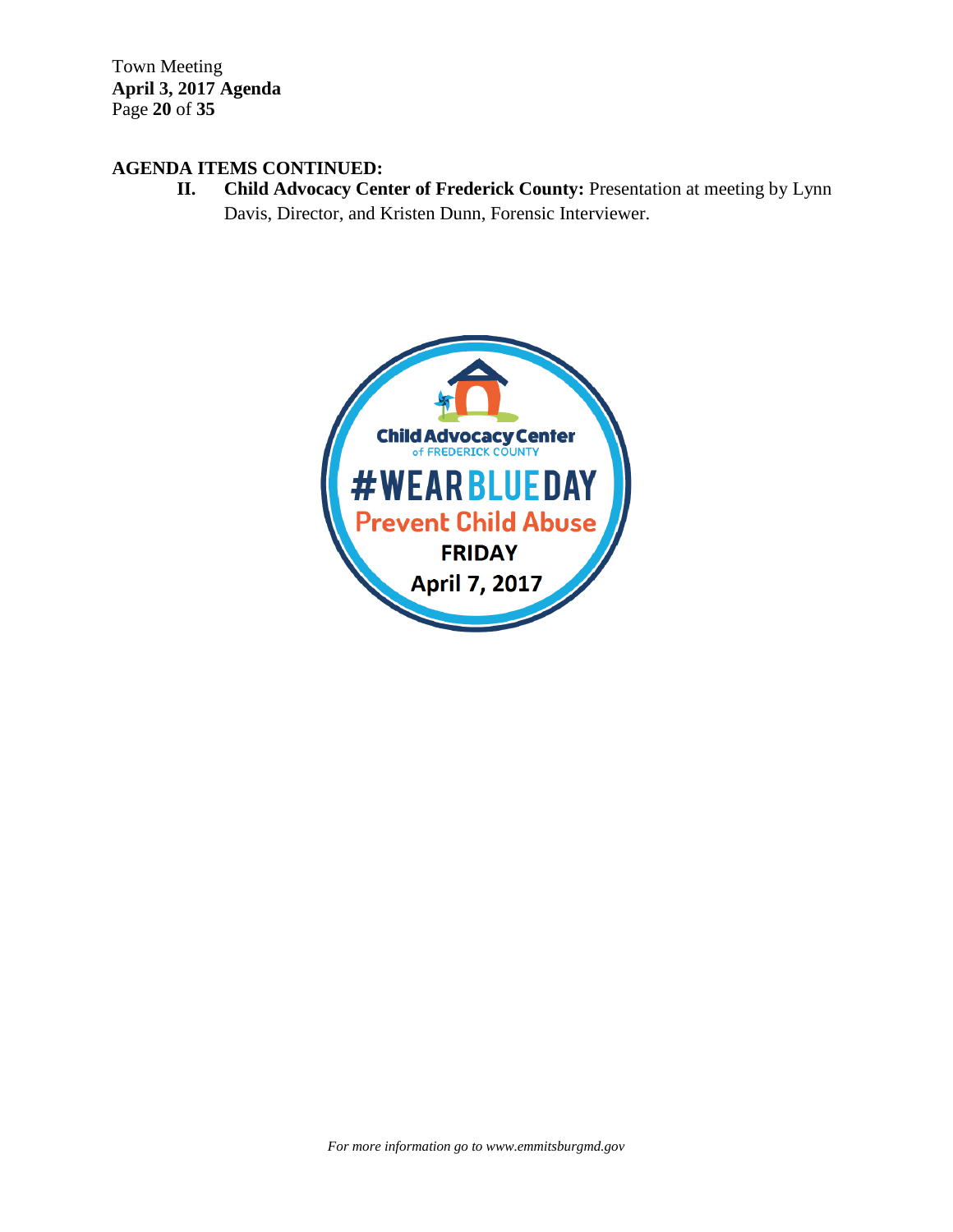Town Meeting **April 3, 2017 Agenda**  Page **21** of **35**

#### **AGENDA ITEMS CONTINUED:**

**III. MML Public Works Mutual Aid Agreement & Resolution:** Presentation at meeting by town staff.

Mutual Aid Agreements are a vital tool for response and recovery efforts of every jurisdiction.

The Maryland Municipal Public Works Officials Association (MMPWOA) partnered with the Maryland Municipal Attorneys Association (MMAA) to create an agreement specifically designed to meet the needs of municipality public works departments during an emergency or natural disaster such as a fire, flood, earthquake, ice storm, severe weather, etc. Through this agreement, Emmitsburg would provide additional public works personnel, equipment and/or material assistance to neighboring municipalities in need during a catastrophic event.

If Emmitsburg was also dealing with an emergency, personnel would not be taken away from Emmitsburg.

Being a signatory to this agreement helps ensure that municipalities assisting each other in times of need meet the requirements for receiving compensation from the Federal Emergency Management Agency (FEMA).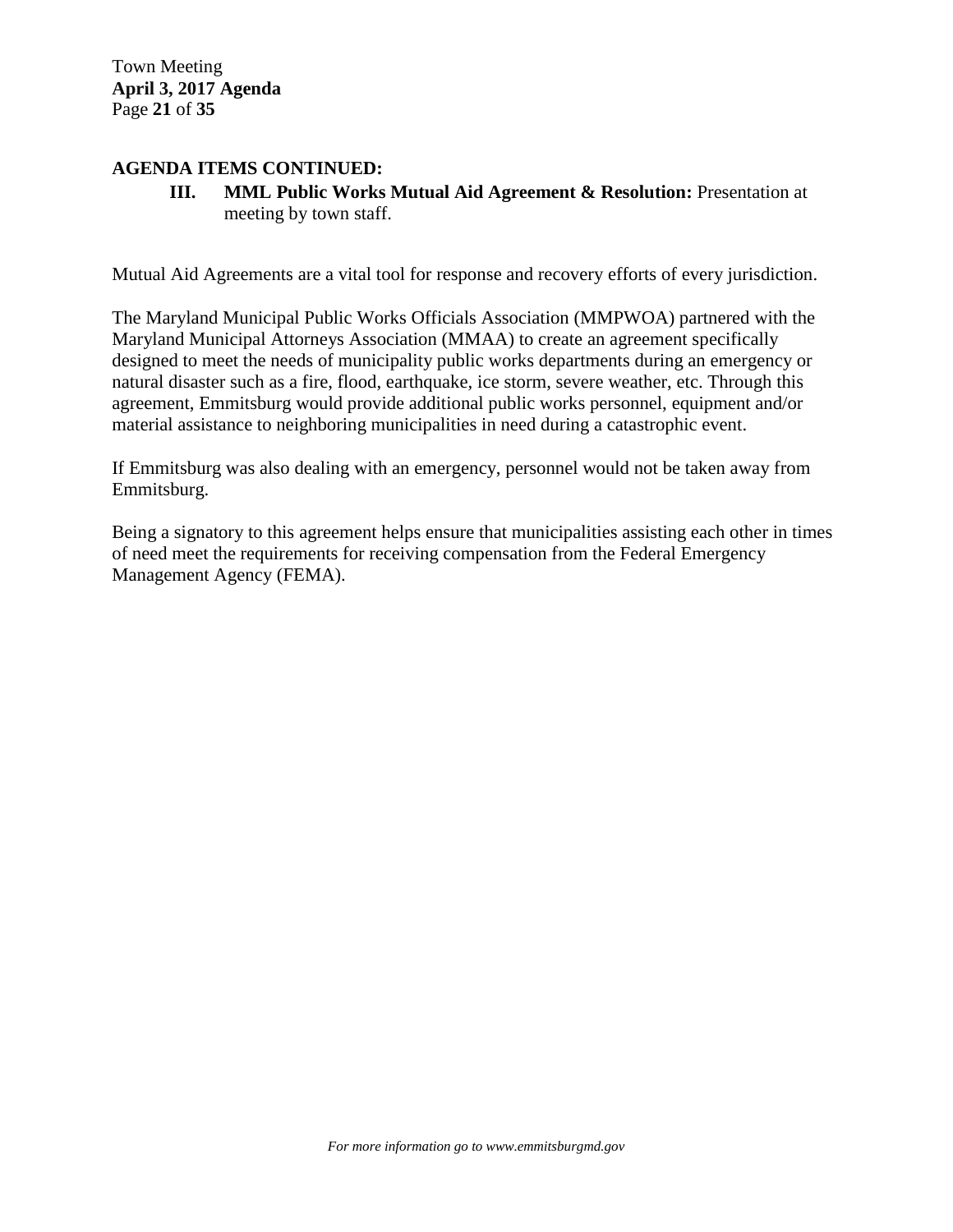Town Meeting **April 3, 2017 Agenda**  Page **22** of **35**

#### **RESOLUTION NO. 17-01R**

# **A RESOLUTION** RESOLUTION NO. 17-01R<br>
A RESOLUTION<br>
ADOPTING THE MARYLAND MUNICIPAL LEAGUE'S **PUBLIC WORKS MUTUAL AID AGREEMENT**

**\*\*\*\*\*\*\*\*\*\*\*\*\*\*\*\*\*\*\*\*\*\*\*\*\*\*\*\*\*\*\*\*\*\*\*\*\*\*\*\*\*\*\*\*\*\*\*\*\*\*\*\*\*\*\*\*\*\*\*\*\*\*\*\*\*\*\*\*\*\*\*\*\*\*\*\*\*\*\*\*\*\*\*\*\* BE IT RESOLVED, ENACTED AND ORDAINED,** this 3rd day of April 2017, by the Mayor and Board of Commissioners of the Town of Emmitsburg, Maryland, pursuant to the authority granted to them by the laws of Maryland and the Charter of the Town of Emmitsburg, do adopt the agreement as put forth in the Maryland Municipal League"s Public Works Mutual Aid Agreement.

- **WHEREAS,** the Federal Government, by virtue of the Federal Department of Homeland Security through its Federal Emergency Management Agency, has recommended and actively encourages the formation of mutual aid agreements between local jurisdictions and/or taxing districts for reciprocal disaster response and recovery assistance; and
- **WHEREAS,** the State of Maryland, by virtue of directives from the Governor through the Maryland Emergency Management Agency and the State of Maryland Core Plan for Emergency Operations has fully endorsed the formation and execution of such mutual aid arrangements between public agencies and political subdivisions within the State; and
- **WHEREAS,** in the case of an emergency or disaster that exceeds the resources of the City's Public Works Department it is often desirable and necessary to request additional public works personnel, equipment and/or material from other jurisdictions; and
- **WHEREAS,** in the case of an emergency or disaster that exceeds the resources of another municipality's Public Works Department it is often desirable and appropriate that the City provide public works personnel, equipment and/or material assistance to that municipality; and
- **WHEREAS,** the Mayor and Council recognize that such an emergency or disaster is likely to arise and desire to agree in advance to a system of mutual aid and assistance to meet such a situation, and at the same time to allocate risk and responsibility; and
- **WHEREAS,** it is in the public interest to enhance, foster and maintain a positive working relationship with other local governments as part of the City's emergency management plan.
- **WHEREAS,** the Maryland Municipal Public Works Association has developed an agreement for the purpose of establishing a mutual aid and assistance plan, a copy of which is attached; and
- **WHEREAS,** the Mayor and Board of Commissioners have determined that it"s in the public interest that the City enter into such an agreement.

**NOW, THEREFORE, BE IT RESOLVED**, the Mayor and Board of Commissioners of the Town of Emmitsburg, Maryland agree to enter into a Public Works Mutual Aid Agreement, in substantially the form attached, and that the Town Manager, Cathy Willets, is hereby authorized to sign said Agreement.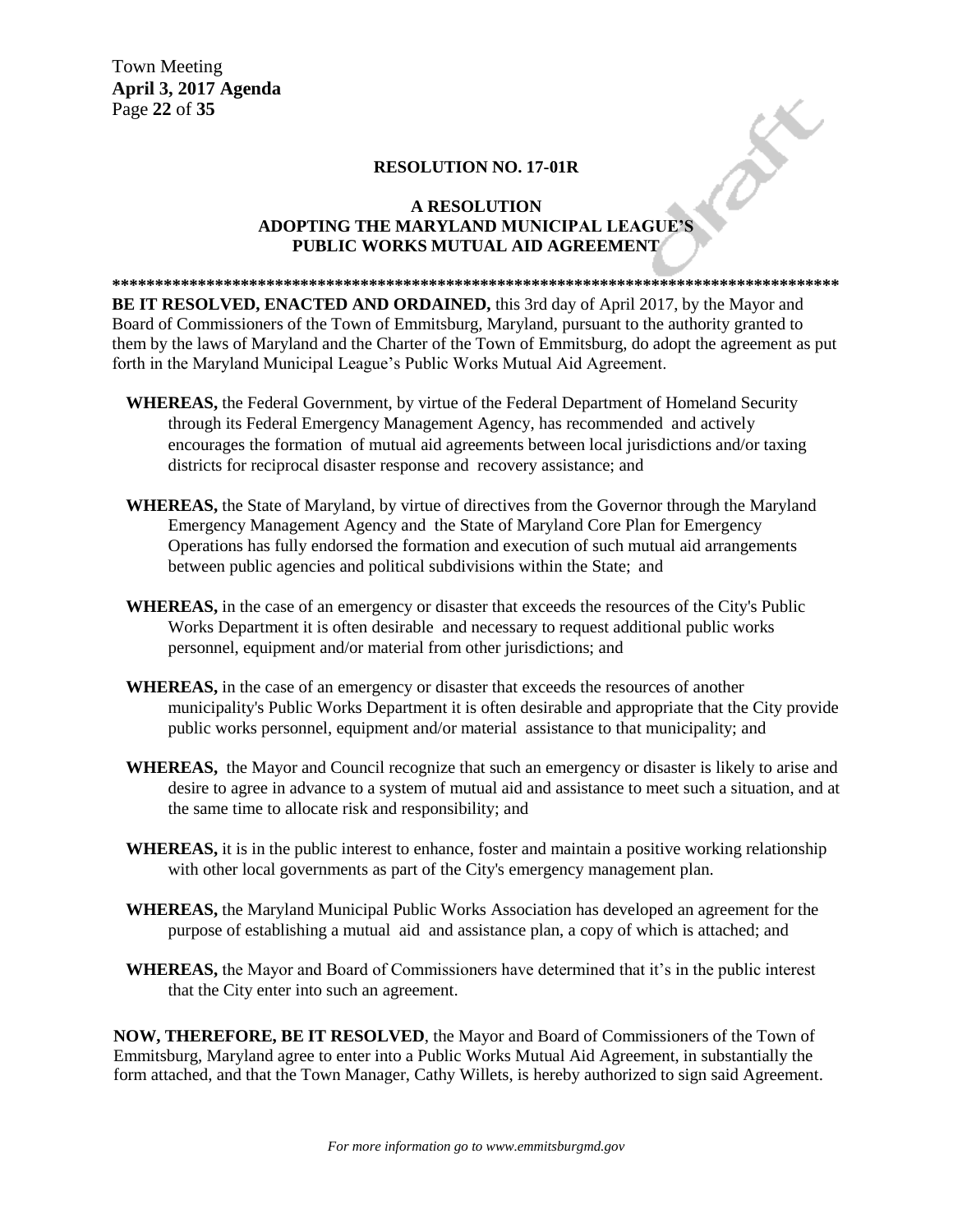Town Meeting **April 3, 2017 Agenda**  Page **23** of **35**

**NOW, THEREFORE, BE IT RESOLVED**, the Mayor and Board of Commissioners of the Town of Emmitsburg, Maryland agree to enter into a Public Works Mutual Aid Agreement, in substantially the form attached, and that the Town Manager, Cathy Willets, is hereby authorized to sign said Agreement.

**BY ORDER:** this 3<sup>rd</sup> day of April 2017, I hereby certify that Resolution Number 17-01R is true and correct duly adopted by the Mayor and Board of Commissioners of the Town of Emmitsburg.

| ATTEST:                   |  |                              | <b>EMMITSBURG BOARD OF COMMISSIONERS:</b>       |  |
|---------------------------|--|------------------------------|-------------------------------------------------|--|
| Madeline Shaw, Town Clerk |  | Timothy O'Donnell, President |                                                 |  |
|                           |  | <b>MAYOR</b>                 |                                                 |  |
|                           |  | APPROVED VETOED              |                                                 |  |
|                           |  |                              | this $\_\_\_\_$ day of $\_\_\_\_\_\_\_$ , 2017. |  |
|                           |  | Donald N. Briggs, Mayor      |                                                 |  |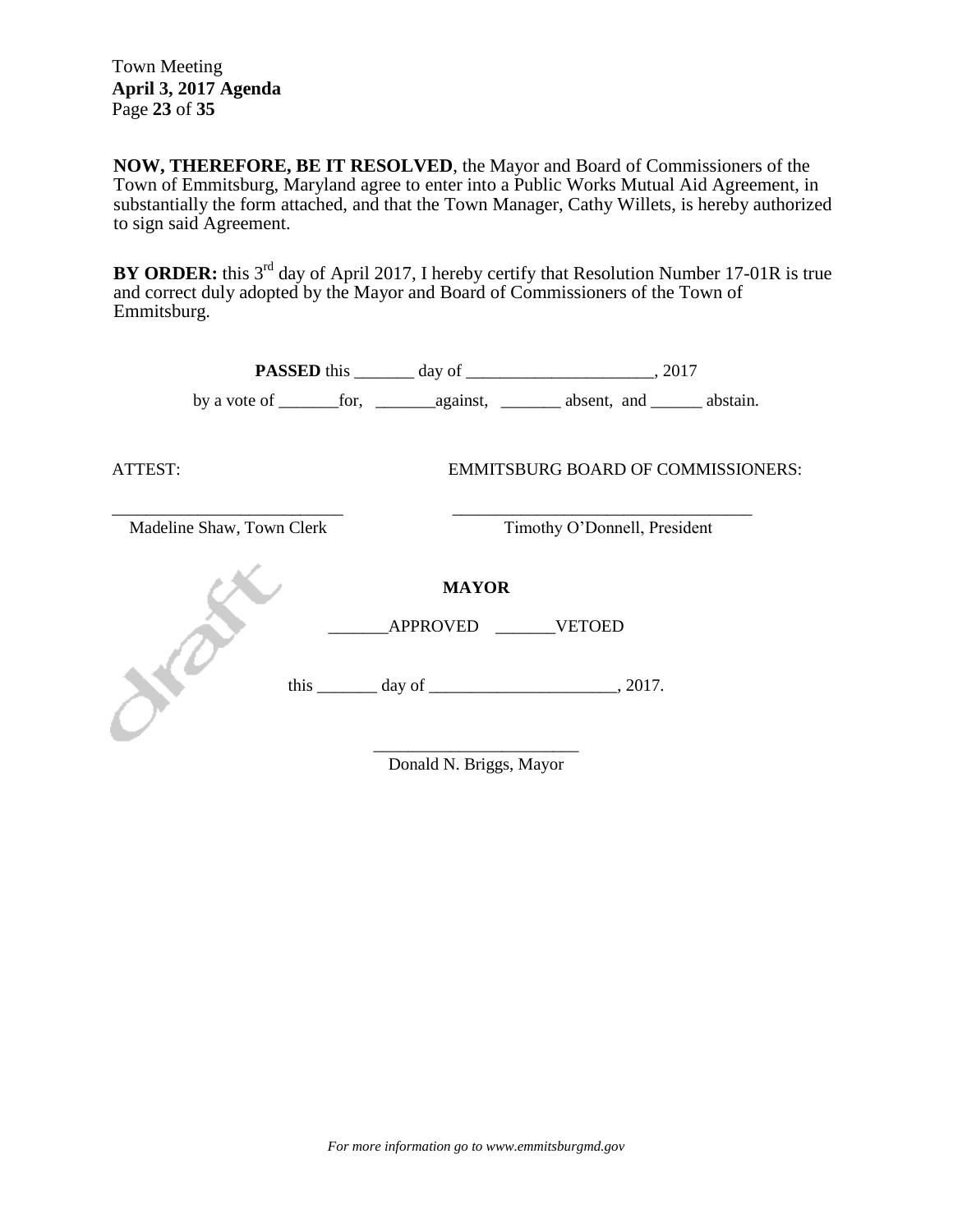# **THE MARYLAND MUNICIPAL PUBLIC WORKS ASSOCIATION PUBLIC WORKS MUTUAL AID AGREEMENT**

- **THIS AGREEMENT** is entered into this 3<sup>rd</sup> day of April, 2017, by and between the undersigned municipalities, hereinafter collectively referred to as the "municipalities" or the "Parties".
- **WHEREAS**, the staff of the Department of Public Works of the Parties are charged with providing public work services to the residents within their respective jurisdictions; and
- **WHEREAS**, the Federal Government, by virtue of the Federal Department of Homeland Security through its Federal Emergency Management Agency, has recommended and actively encourages the formation of mutual aid agreements between local jurisdictions and/or taxing districts for reciprocal disaster response and recovery assistance; and
- **WHEREAS**, the State of Maryland, by virtue of directives from the Governor through the Maryland Emergency Management Agency and the State of Maryland Core Plan for Emerg1:mcy Operations, has fully endorsed the fom1ation and execution of sueµ mutual aid arrangements between public agencies and political subdivisions within the State, and
- **WHEREAS**, in the case of an emergency or disaster arising within the jurisdictional limits of a signatory municipality hereto, it is often desirable and necessary to require additional public works personnel, equipment and/or material, beyond that which each individual public works department is able to furnish from its own resources, to combat such an emergency or disaster, and
- **WHEREAS**, the signatory municipalities hereto recognize that such an emergency or disaster is likely to arise and desire to agree in advance to a system of mutual aid and assistance to meet such a situation, and at the same time to allocate risk and responsibility among themselves, and
- **WHEREAS**, it is the mutual desire of each of these municipalities to enhance, foster and maintain the positive working relationship currently existing between them.
- **NOW THEREFORE**, in consideration of the foregoing premises and other covenants and conditions herein contained, the adequacy and sufficiency of which is hereby acknowledged, the Parties, by their undersigned officials, do hereby agree as follows:

#### **ARTICLE I -DEFINITIONS**

1. REQUESTING PUBLIC WORKS DEPARTMENT - This term shall collectively refer to the Party, its authorized agents, employees, volunteers, officers, representatives and servants which requests or requires additional public works resources to combat an emergency or disaster within its jurisdictional limits.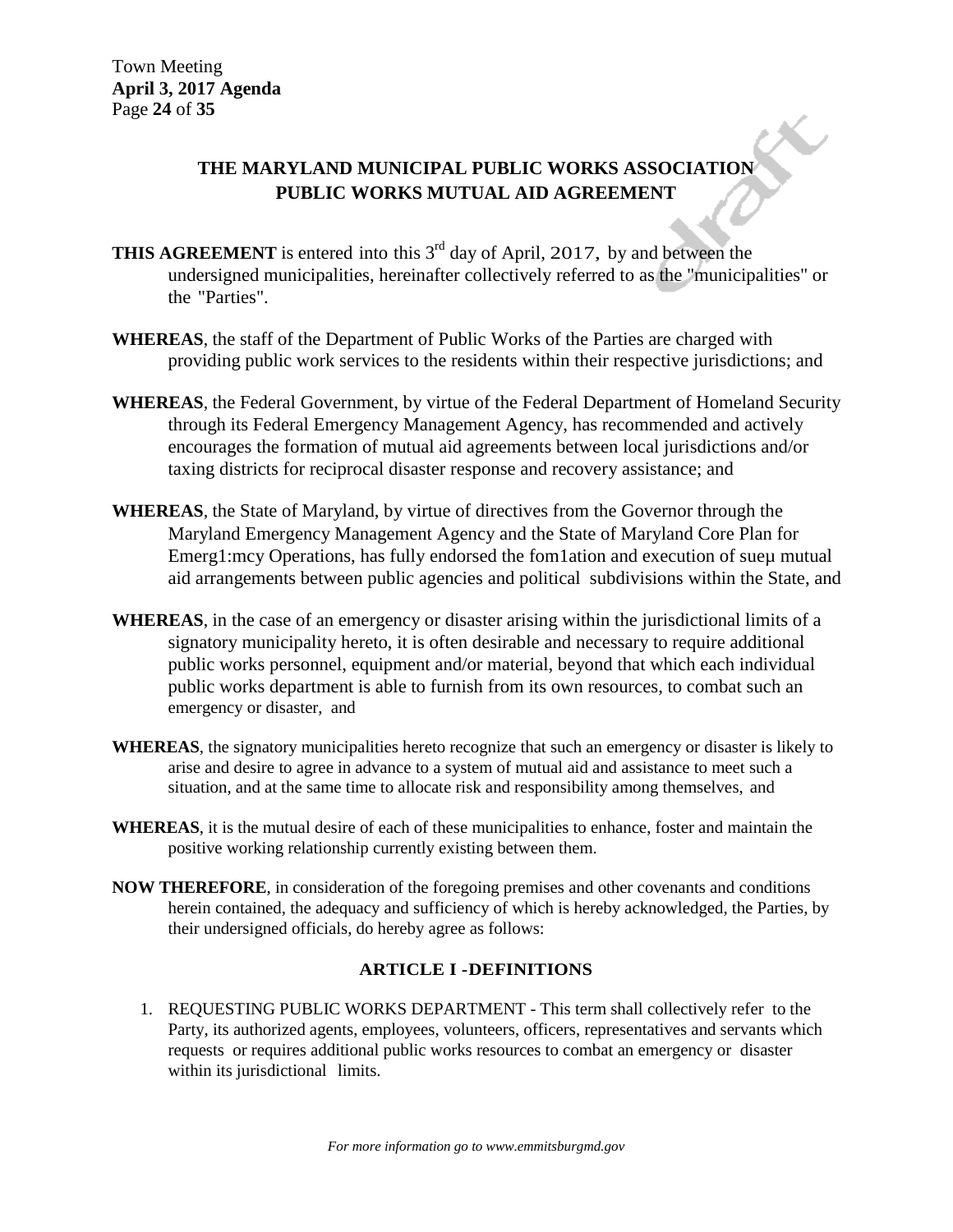- 2. RESPONDING PUBLIC WORKSDEPARTMENT -Thisterm shall collectively refer *to* the Party, its authorized agents, employees, volunteers, officers, representatives and servants from whom aid or assistance is requested.
- 3. PUBLIC WORKS RESOURCES -Thisterm shallreferto any personnel, equipment or material, employed or owned by the political subdivision or public agency, used in the performance of public worksactivities.
- 4. DISASTER- This term shall mean an occurrence or threat of widespread or severe damage, injury or loss of life or property resulting from any natural, technological or manmade cause, including but not limited to fire, flood, earthquake, wind, storm, hazardous materials spill or water contamination requiring emergency action to avert danger or damage, epidemic, air contamination, blight, extended periods of severe and inclement weather, drought, infestation, critical shortages of essential fuels and energy, explosion, riot or hostile military or paramilitary action.
- 5. EMERGENCY -This term shall refer to any situation that requires immediate response by the jurisdiction's first response departments or agencies to save lives, protect property and public health, or to lessen or avert the threat of a disaster. This includes but is not limited to a major disaster or emergency declared by the President, a state of emergency declared by the Governor of the State of Maryland, or the declaration of a local emergency by the chief operating officer of a municipality, or their designees.

#### **ARTICLE II- SCOPE OF AGREEMENT**

- 1. The Governor of Maryland's Homeland Security Declaration #5 (HSD5) provides, in part, that the governing body of any municipality may enter into reciprocal agreements in order to establish and carry into effect a plan to provide mutual aid through furnishing of the services of its public works staff together with all necessary equipment in the event of an emergency, disaster or terrorist threat situation as provided in the Federal Homeland Security Act of 2002, Presidential Directives HSD 2 through HSPD 12 and the Governor of Maryland's Homeland Security Directive #2 (HSD2). Article 23A, Section 8C, of the Annotated Code of Maryland also authorizes municipal corporations in Maryland to lend or provide the use of tools, vehicles, implements, materials, consultants, services and other assistance to another political subdivision for public purposes that are of benefit to the municipal corporation and the other political subdivision.
- 2. Pursuant to authorities stated in Article II, Section 1, above, the undersigned, as the governing bodies, have determined by their adoption of this Agreement that when an emergency or disaster situation exists and the Department of Public Works for any or all of the Parties, shall have committed, or shall foresee the need to commit, all of their readily available resources to provide reasonable and responsive action to any present or future incident or event, the mutual aid provided herein may be utilized.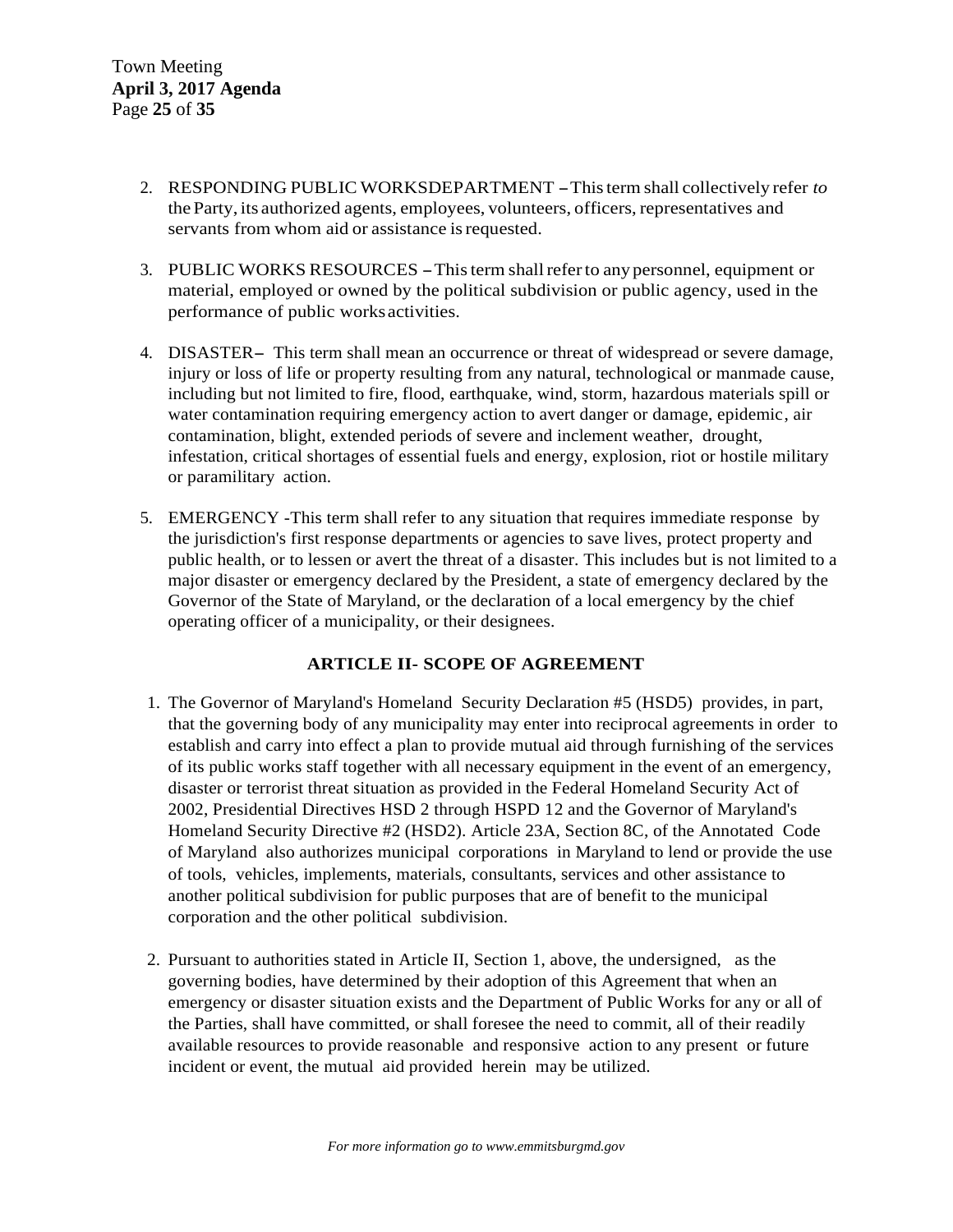#### **ARTICLE III – JURISDICTION**

- 1. In the event of an emergency or disaster, public works staff from the responding public works agencies shall take operational direction from the senior public works official, or his or her designee, of the requesting jurisdiction through the designated representatives of the responding agencies while operating within the jurisdictions of any other signatory municipality.
- 2. Mutual aid may be provided under this Agreement when an emergency or disaster situation arises and the public works department of a signatory municipality shall have committed, or shall foresee the need to commit, all of its readily available resources to any present or future incident or event.

### **ARTICLE IV - AUTHORITY**

- 1. Pursuant to the legislative action approving this Agreement the undersigned, as the governing bodies, as confirmed by the Municipal Resolutions or Ordinances attached hereto, and in accordance with the Governor of Maryland's Homeland Security Directive #5 (HSD5) and Article 23A, Section 8C, of the Annotated Code of Maryland, and by the execution of this Agreement, the public works staff of each signatory municipality shall comply with the following procedures with respect to public works operations and actions within the jurisdiction of any other signatory municipality during any emergency or disaster situation.
- 2. All calls for service concerning emergency or disaster situations having occurred or presently occurring within the jurisdiction of a public works department of a signatory municipality shall be refined to that department.
- 3. Pursuant to the terms of this Agreement, public works staff of the public works department of any signatory municipality will function in their normal work descriptions and capacities within the jurisdiction of the public works department of any other signatory municipality in emergency or disaster situations. The designated senior public works officials of the responding public works departments will coordinate with the senior public works official of the requesting public works department to ensure that appropriate and available staff, equipment and/or material is rendered for the most effective recovery from the emergency or disaster.
- 4. The requesting public works department shall make a joint request for reimbursement on behalf of itself and all responding public works departments, when appropriate, to County, State, Federal or private agencies under a declaration of a State of Emergency or when otherwise available. All documentation required for incident management and reimbursement shall be done in the format, manner and timeliness prescribed by their questing public works department.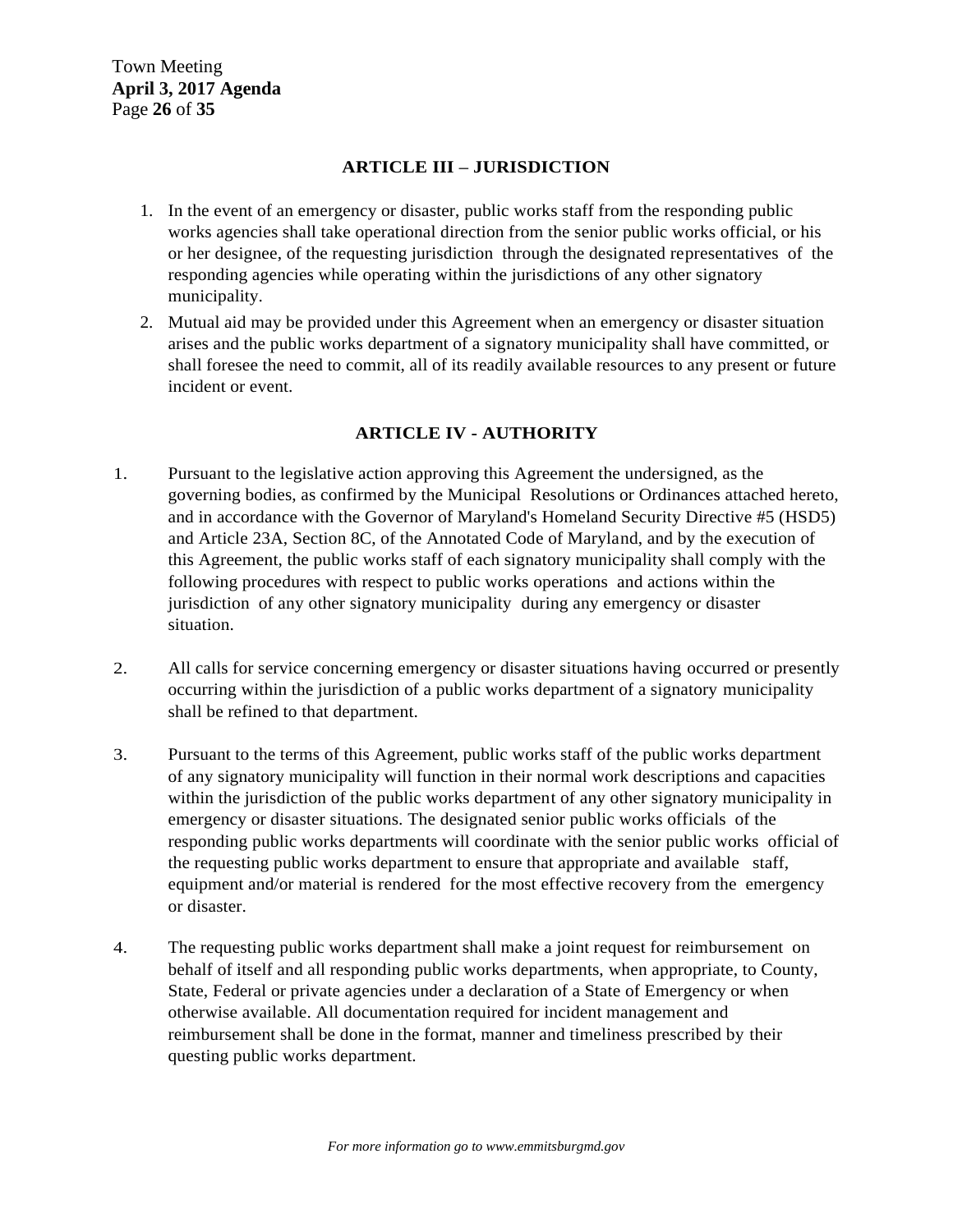- 5. Pursuant to the terms of this Agreement, no public works staff of the public works department of a signatory municipality shall engage in any operations or service provision within the boundaries of any other signatory municipality not associated directly with the emergency or disaster for which assistance has been requested. Each public works department must forward copies of any documentation regarding staff, equipment or materials used, or caused to be used, within the jurisdiction of any other signatory municipality to the public works department of that municipality in accordance with the reporting provisions of Article IV, subsection 4 of this Agreement.
- 6. The requesting public works department shall attempt to use direct radio communications with the responding public works department or departments, if the technology exists and is operational. In the absence of direct radio communications, responding public works staff shall communicate directly with their respective communications centers that in turn shall communicate directly with the requesting public works department"s communication center.

#### **ARTICLE V - USE OF RESOURCES**

- 1. Pursuant to the terms of this Agreement, the senior, on-duty public works official of a public works department of a signatory municipality in charge of any emergency or disaster situation within that jurisdiction is authorized to determine the need for additional public works resources in an emergency or disaster.
- 2. Once the determination of the need for additional public works resources has been made, said official may request from the senior on-duty public works official of any other public works department of a signatory municipality such resources as may be necessary and available to meet the need. Whenever possible, this request shall be in writing.
- 3. Pursuant to the terms of this Agreement, the Public Works Director or designee of any public works department of a signatory municipality may determine the need for additional public works resources as may be necessary for any future emergency or disaster situation within that jurisdiction.
- 4. Once the determination of the need for additional public works resources as may be necessary to address any future emergency or disaster situation has been made, said official may request from the Public Works Director of any other signatory public works department such resources as may be necessary and available to meet that anticipated future need. This request shall be in writing.
- 5. When a request for aid is made under this Agreement, the Public Works Directors of the responding public works departments of signatory municipalities have the responsibility, the terms of this Agreement notwithstanding, to determine the extent of aid available from their departmental resources which are not required for adequate protection or regular day to day operations of their own jurisdictions.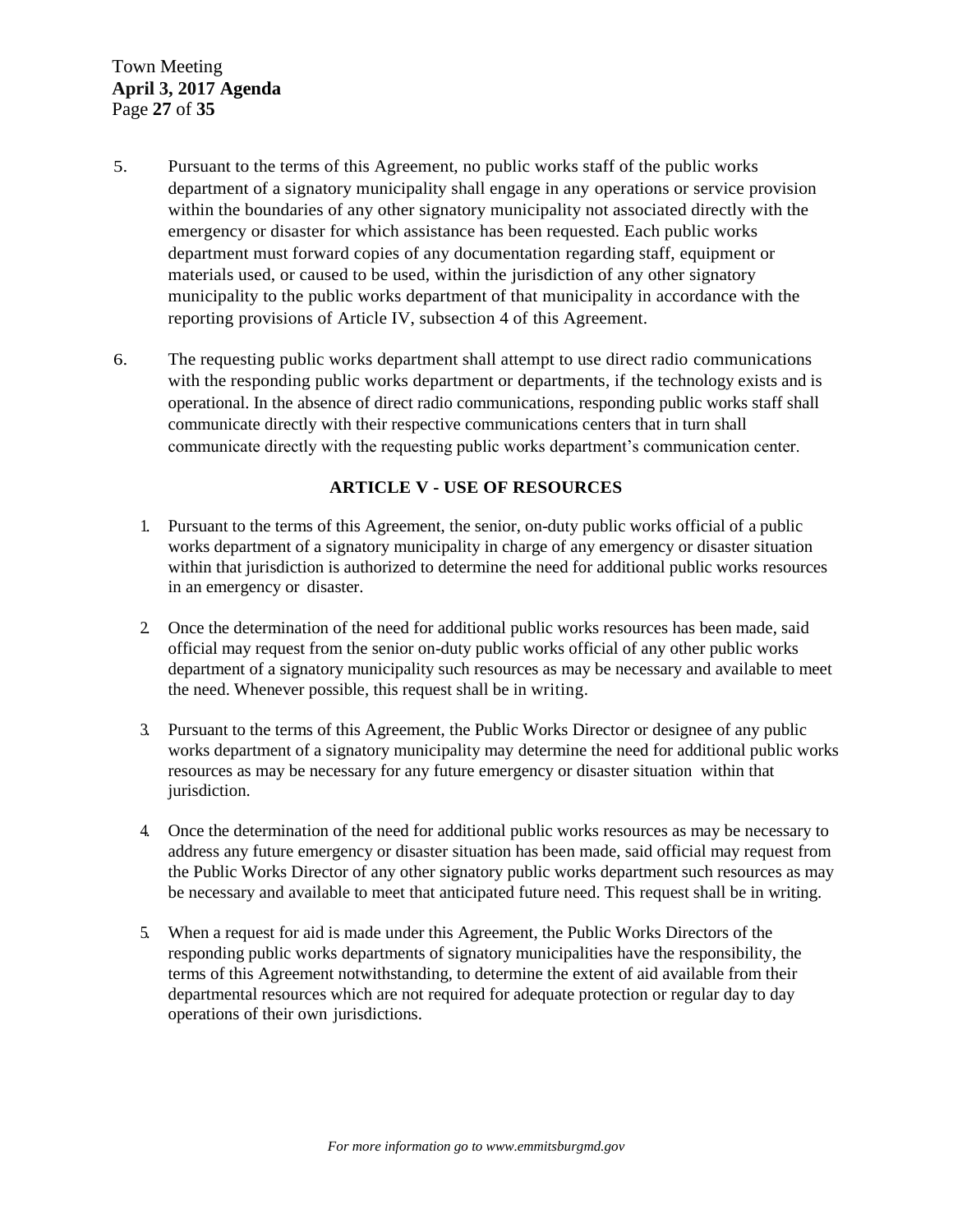- 6. In the event that a request for additional public works resources is made pursuant to Article V, Sections 2 or 4 of this Agreement, the following procedures shall be followed:
	- a. All requests for resources shall include:
		- 1. The name and position of the public works official making the request,
		- 2. The nature and location of the emergency or disaster,
		- 3. The number and type(s) of personnel requested,
		- 4. The type(s) of equipment and/or material needed, and
		- 5. The name, title and location of the public works official to whom assisting personnel shall report.

b. The public works official receiving such a request shall communicate the request immediately to that official's Public Works Director or designee, who shall consider the circumstances of the request and the capability of the Director's department to provide the requested assistance. If the Public Works Director determines that the request can be met, the Director shall provide such assistance, including necessary personnel, equipment and/or material, as is consistent with the request, and shall promptly notify the requestor of the number of personnel, and the amount and type of equipment and/or material being provided.

c. If a Public Works Director or designee who receives a request determines that the request cannot be met, the Director has the absolute right to refuse any public works assistance to the requesting department consistent with the responding department's primary responsibility of providing emergency assistance and routine day to day operations to the responding department's own jurisdiction. Such decision shall be final.

d. Nothing contained herein shall be construed to impose a duty on the public works department of any signatory municipality, its staff, employees or agents, to provide public works resources to a requesting public works department under the terms of this Agreement, and no liability shall attach for a failure to do so. In addition, once public works resources have been provided, no liability shall attach for withdrawing such resources, or po1iions thereof, which withdrawal shall be in the sole and unfettered discretion of the responding public works department.

e. Subject to Article IV of this Agreement, assisting personnel from the responding public works department, together with their equipment and/or mate1ials, shall be under the sole control and direction of the responding public works department. The responding public works department shall designate a representative on the scene to exercise that control and direction including the absolute discretionary right to remove such resources from the emergency or disaster site at any time, but shall not so withdraw the aid without first orally notifying the requesting public works department. All operational directives issued by the requesting public works department on the scene of the emergency or disaster shall be communicated through the responding public works departments' designated representatives.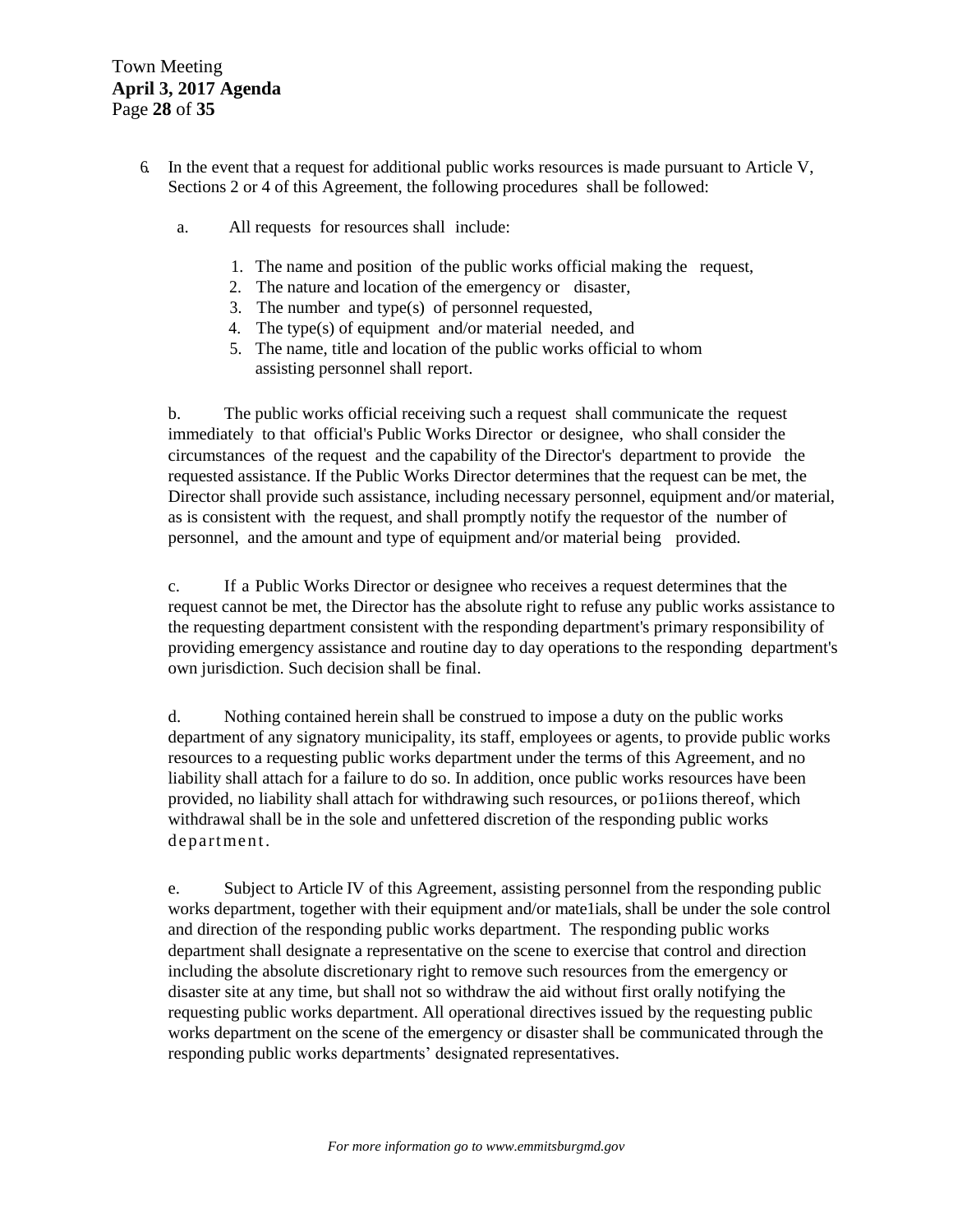f. The use, deployment, direction and control of resources under this section shall generally conform to the applicable related sections for the most current version of State of Maryland Core Plan for Emergency Operations.

- 7. No public works department of a signatory municipality shall send any personnel or other assistance to an incident or event in another signatory municipality unless it is expressly requested pursuant to this Agreement.
- 8. The public works department of each signatory municipality shall maintain an up-to- date list of available personnel, equipment and material resources which shall be attached as an appendix to this Agreement.

#### **ARTICLE VI - MISCELLANEOUS PROVISIONS**

- 1. Notwithstanding the provisions of this Agreement, nothing herein shall prevent the Public Works Directors of each of the Parties from mutually agreeing upon such operational arrangements or establishing such procedures as may be necessary to carry out the intent of this Agreement.
- 2. The Public Works Department of any Party, upon receiving any written complaint against its personnel from any other signatory municipality for failure to comply with this Agreement, shall take the necessary action to ensure compliance and, where appropriate, to notify the initiator of the complaint of any action taken as a result of such complaint.
- 3. A central file shall be maintained by each Public Works Department documenting all actions taken within any other signatory municipality's jurisdiction. The Public Works Directors for the Parties shall meet at least once annually to review actions taken under this Agreement and make such recommendations as may be authorized by their respective municipalities required to advance the goals of this agreement in accordance with applicable directives, regulations and laws.
- 4. Each public works department of each signatory municipality shall provide the others with sufficient copies of all manuals, directives, memoranda, training bulletins and any other materials necessary to assist the public works staff of each department in the delivery of its public works services and preparation of written reports pursuant to the terms of this Agreement. All such materials should be updated when necessary to keep the other public works agencies informed of changes in procedure.
- 5. Each signatory municipality to this Agreement:

a. Assumes responsibility and liability for the acts and omissions of that municipality's public works staff, agents and employees when acting as a requesting public works department or a responding public works department under this Agreement, and, except in the case of gross negligence or intentionally wrongful conduct, waives any and all claims against all other signatory municipality to this Agreement for injury or death to persons or damage to property which may arise out of the activities of any of the public works staff, agents and employees of signatory municipality under this Agreement and,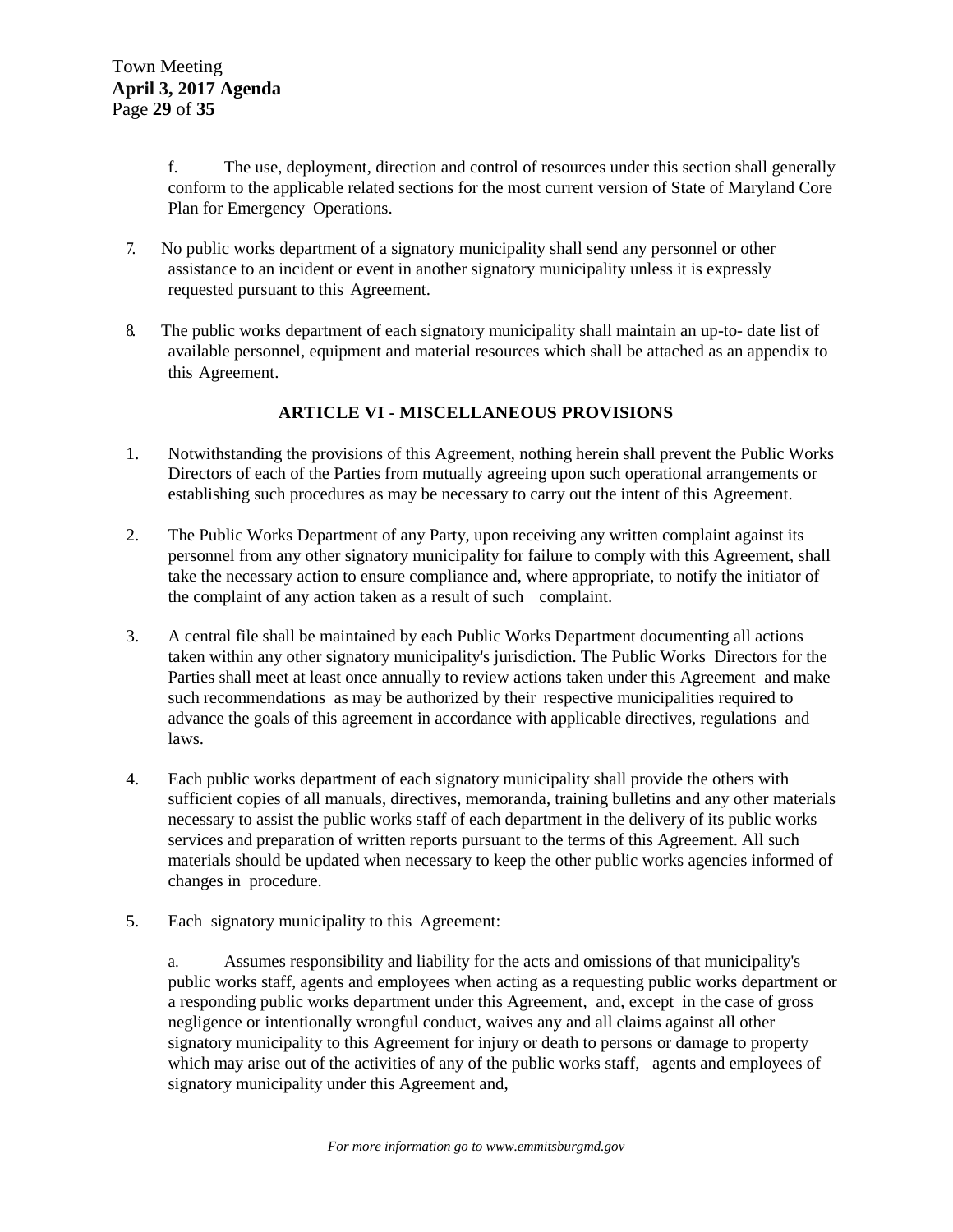b. Agreesto indemnify and save harmless the other signatory municipality to this Agreement, and their respective officials, employees and agents, from all claims by third parties for property damage or injury or death to persons which may arise out of the activities of that municipality's public works department's staff, employees and agents; provided, however, that the municipality need not save harm less and indemnify the another signatory municipality if (1) the other municipality or its public works department does not cooperate in defending against claims by third parties, or (2) the third party claims arise out of the grossly negligent or intentionally wrongful act or omission of the other municipality's staff, employees or agents. The provisions of this Section 5.b. shall in no way be construed to constitute a waiver of any immunity or defense to which any municipality or person may be entitled or enjoy or to the protections of §5-301, *et seq.,* of the Local Government Tort Claims Act, Courts and Judicial Proceedings Article of the Annotated Code of Maryland.

c. Shall make no claims for expenditure regarding any actions taken or services received pursuant to this Agreement against any other signatory municipality, except where a joint request for reimbursement is made to County, State, Federal or private agencies under a declaration of a State of Emergency.

6. The signatory municipalities acknowledge that their public works staff, agents and employees, when acting pursuant to the authority of this Agreement beyond the te1Titorial limits of the municipality in which they are appointed or employed, at all times remain employees or agents of the municipality in which they are appointed or employed, and are entitled to all applicable immunities from liability and exemptions from laws, ordinances, and regulations and are entitled to worker's compensation, disability, death benefits, life insurance, pension, and other benefits enjoyed by them while performing their respective duties within the territorial limits of the municipality in which they are appointed or employed.

#### **ARTICLE VII - EFFECTIVENESS**

This Agreement shall be in full force and effect upon receipt of a copy of: (1) the resolutions  $\cdot$  or ordinances adopted by the respective governing bodies authorizing participation in this Agreement, and; (2) a copy of the signature page containing the duly authorized signatures of the named municipal officials thereon. Additional municipalities may become Parties to this Agreement upon receipt of a copy of: (1) the resolutions or ordinances adopted by their respective governing bodies authorizing participation in this Agreement, and; (2) a copy ofthe signature page containing the duly authorized signatures of the named municipal officials thereon.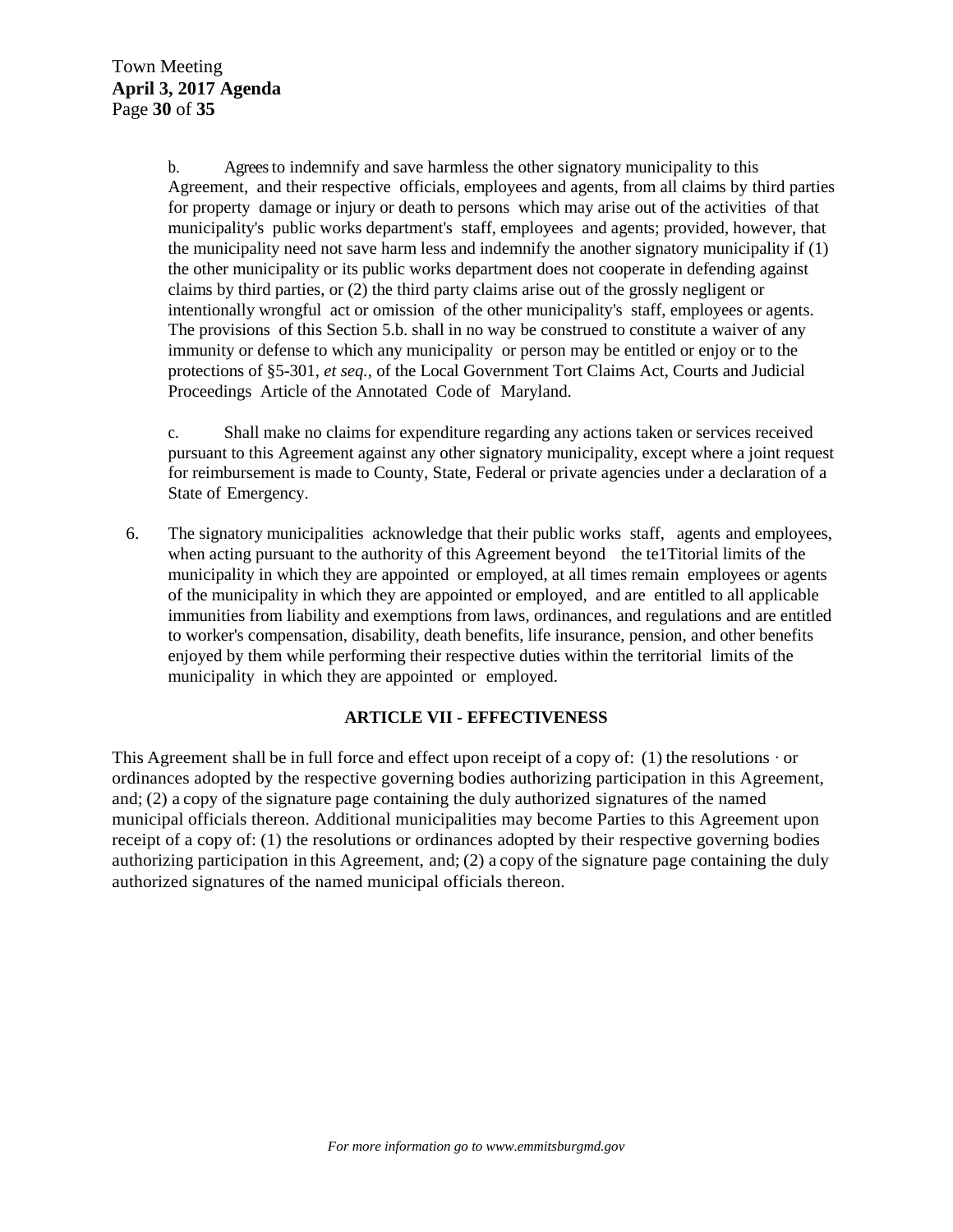Town Meeting **April 3, 2017 Agenda**  Page **31** of **35**

#### **ARTICLE VIII - TERMINATION**

- 1. This Agreement shall be in effect for a term of one (1) year from the date of signature hereof and shall automatically renew for successive one (1) year terms unless terminated in accordance with this Section.
- 2. Any signatory municipality may withdraw from this Agreement at any time, at its option, by resolution of its governing body.
- 3. Copies of such resolution withdrawing from this Agreement shall be provided to the remaining signatory municipalities within thirty (30) business days of its passage and approval.

**IN WITNESS WHERE OF**, this Agreement has been duly executed by the following parties:

#### **WITNESS MUNICIPALITY**

Title:



*For more information go to www.emmitsburgmd.gov*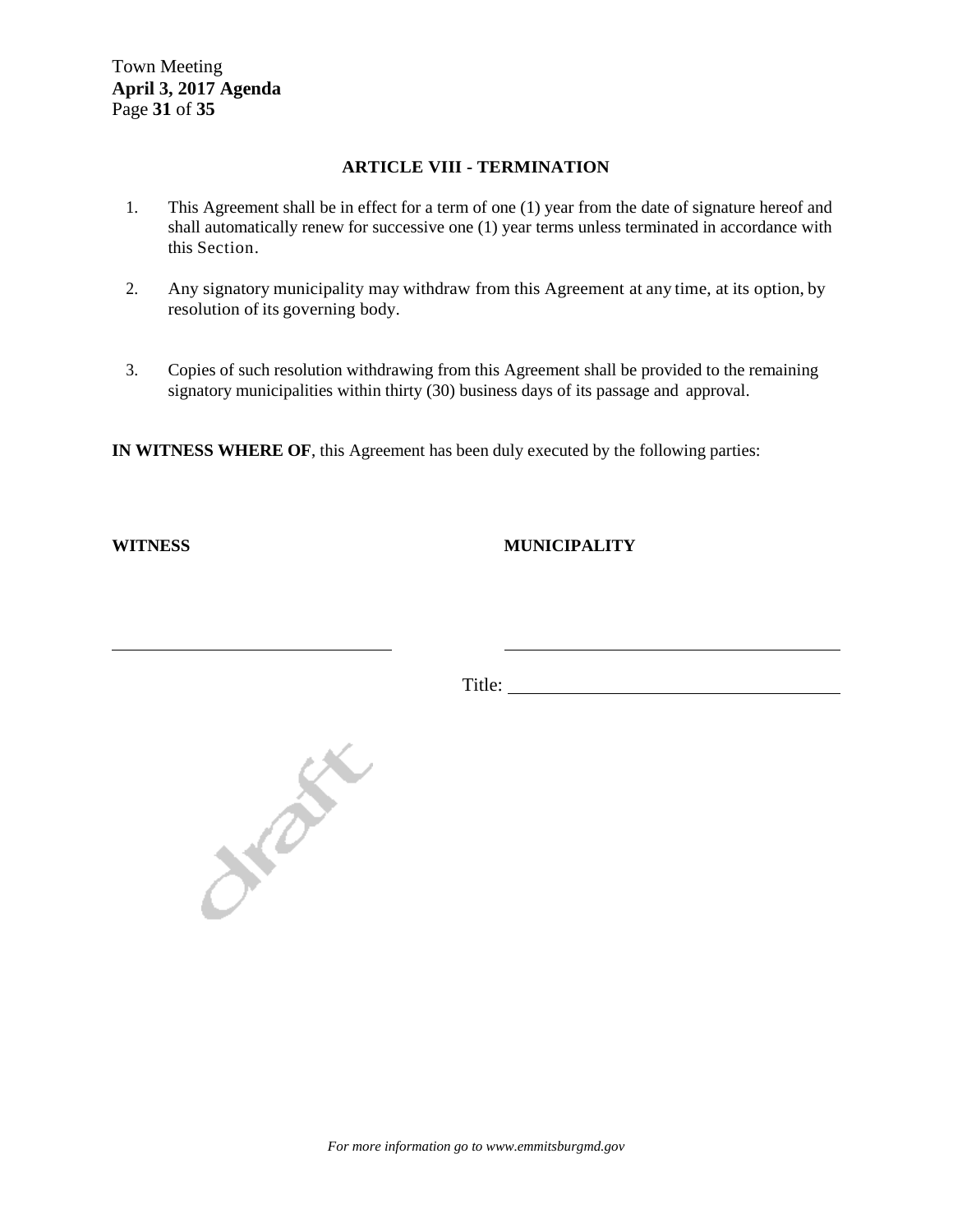Town Meeting **April 3, 2017 Agenda**  Page **32** of **35**

# **AGENDA ITEMS CONTINUED:**

**IV.** Comprehensive Energy Plan: Presentation by town staff.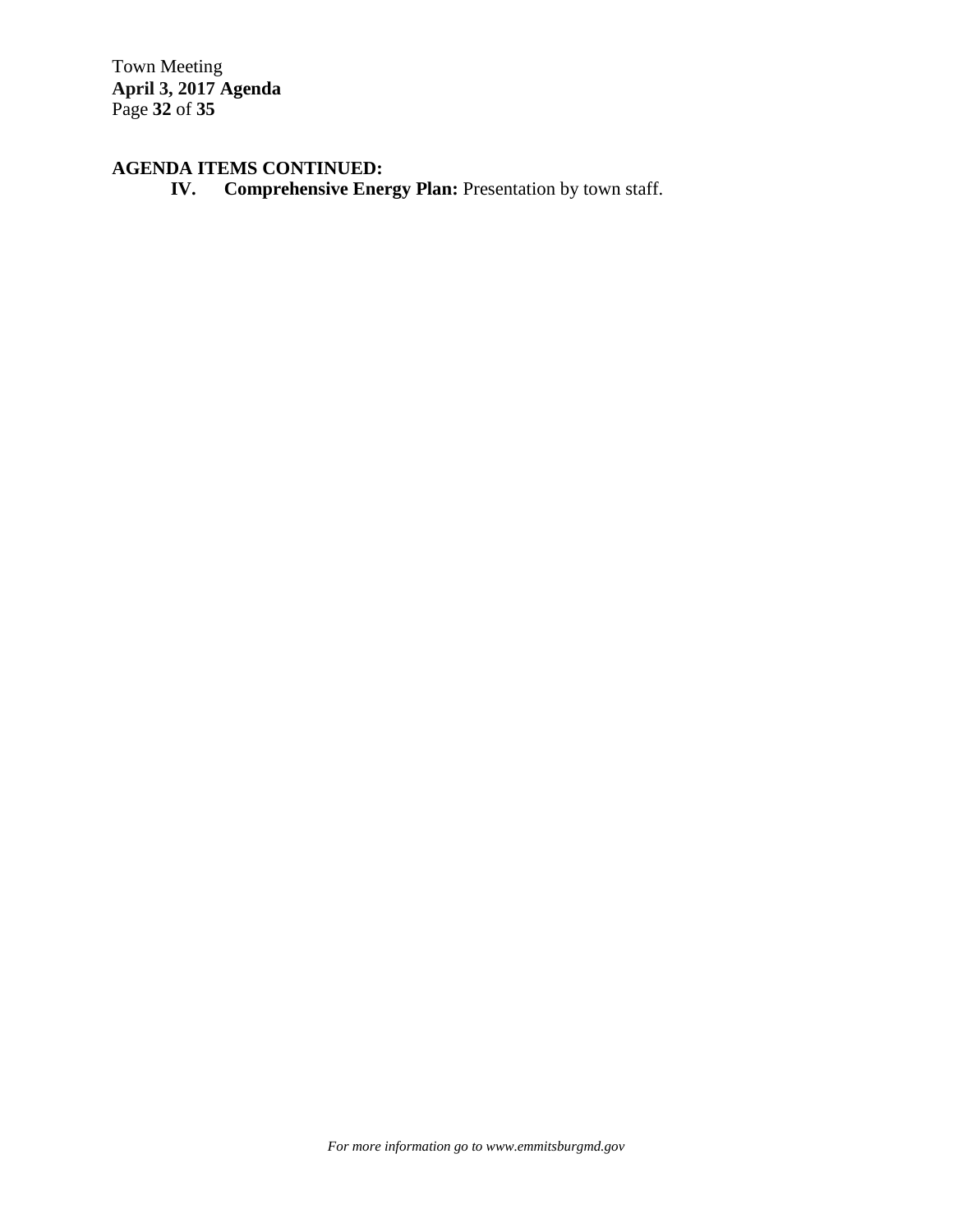Town Meeting **April 3, 2017 Agenda**  Page **33** of **35**

#### **AGENDA ITEMS CONTINUED:**

**V. Emmitsburg Multiuser Trail 2018 Proposal:** Presentation by Commissioner O"Donnell.

#### **Proposed 2018 New Trail Construction**

In 2016, the Trail Conservancy was awarded a Recreational Trail Program (RTP) grant in the sum of \$30,000.00 for construction of a new trail addition to the Emmitsburg Multi User Trail. The required 20% RTP grant match of \$6,000.00 will be provided by the Trail Conservancy and through volunteer service hours. At present, over 1,453 volunteer hours have been logged, with a value of \$33,419.00. This means the Town has virtually no fiscal obligation for this project.

The Trail Conservancy, in accord with Town requirements, will hire and supervise a trail construction professional to build a new section for the Town Connector/Orange Trail. This new section will be built with new trail users in mind, featuring modest climbs and a less technical, natural trail surface. Over one mile of trail will be constructed at virtually no cost to the Town.

#### **Funding Model**

RTP Grant: Managed by Maryland State Highway Administration and Trail Conservancy

Volunteer Match: 1,453 hours to date (\$23/hour=\$33,419.00)

Town Costs: Related to interaction time with builder and necessary paperwork and research.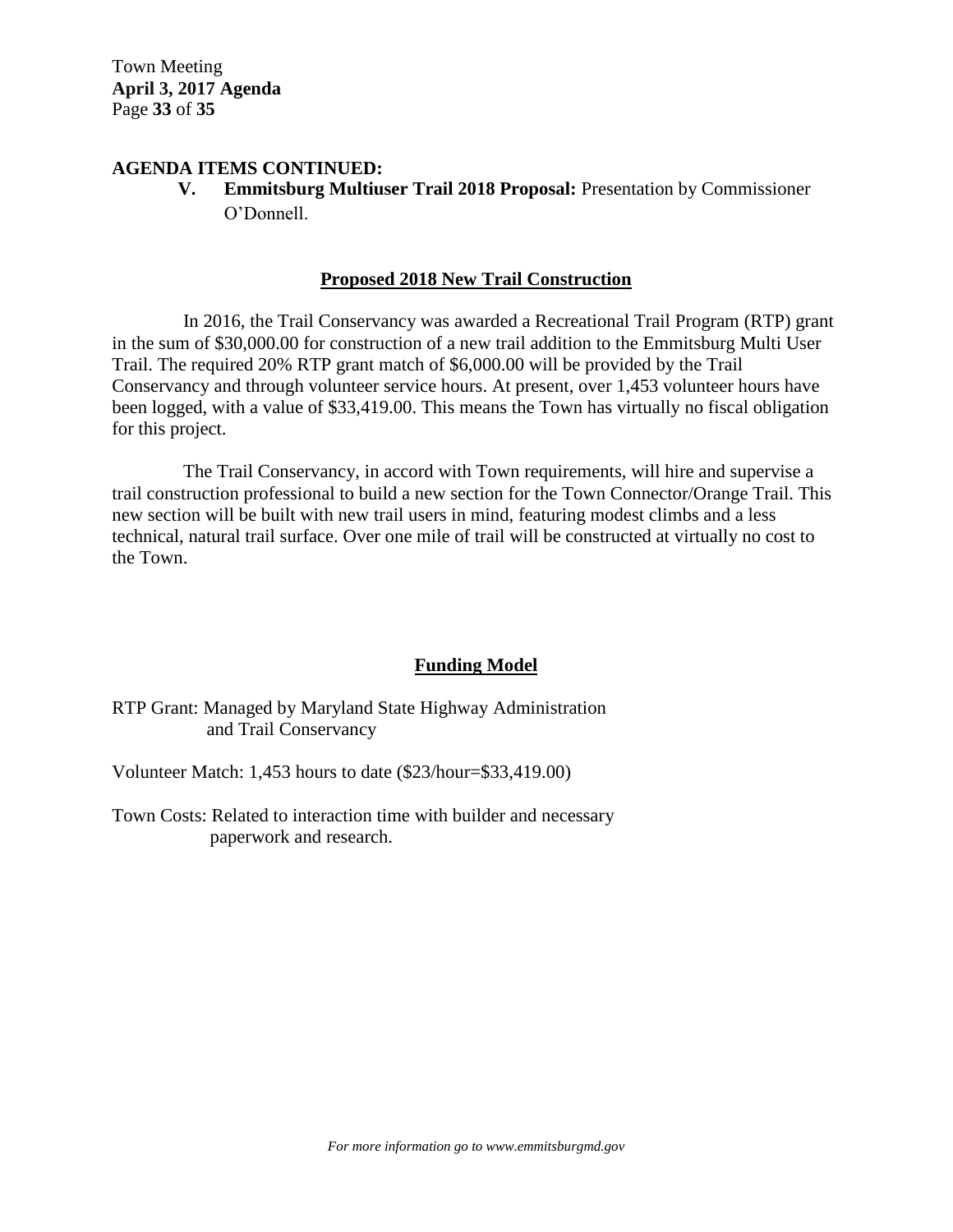Town Meeting **April 3, 2017 Agenda**  Page **34** of **35**

#### **The Trail Development Process**

- 1- Builder satisfies all federal, state and local requirements related to liability and environmental standards.
- 2- Trail design meets International Mountain Bicycling Association (IMBA) and/or United States Forest Service (USFS) design standards.
- 3- Actions occur with Board approval
- 4- Trail corridor identified
- 5- Line flagged
- 6- Flag line reviewed and adjusted
- 7- Corridor cleared
- 8- Construction starts
- 9- Regular inspections of construction occur as work is in progress
- 10- Construction completion submitted for review
- 11- Final modifications identified and completed
- 12- Final acceptance recommendation AFTER final review

#### **Important Related Dates**

06.01.18 -RFP period for vendor review and submission begins 09.29.18 -RFP period for vendor review and submission closes. 10.27.18 -TC announces selection of vendor

June 2018- Trail construction begins pending Board approval August 2018- Trail construction concludes pending work accepted by Board